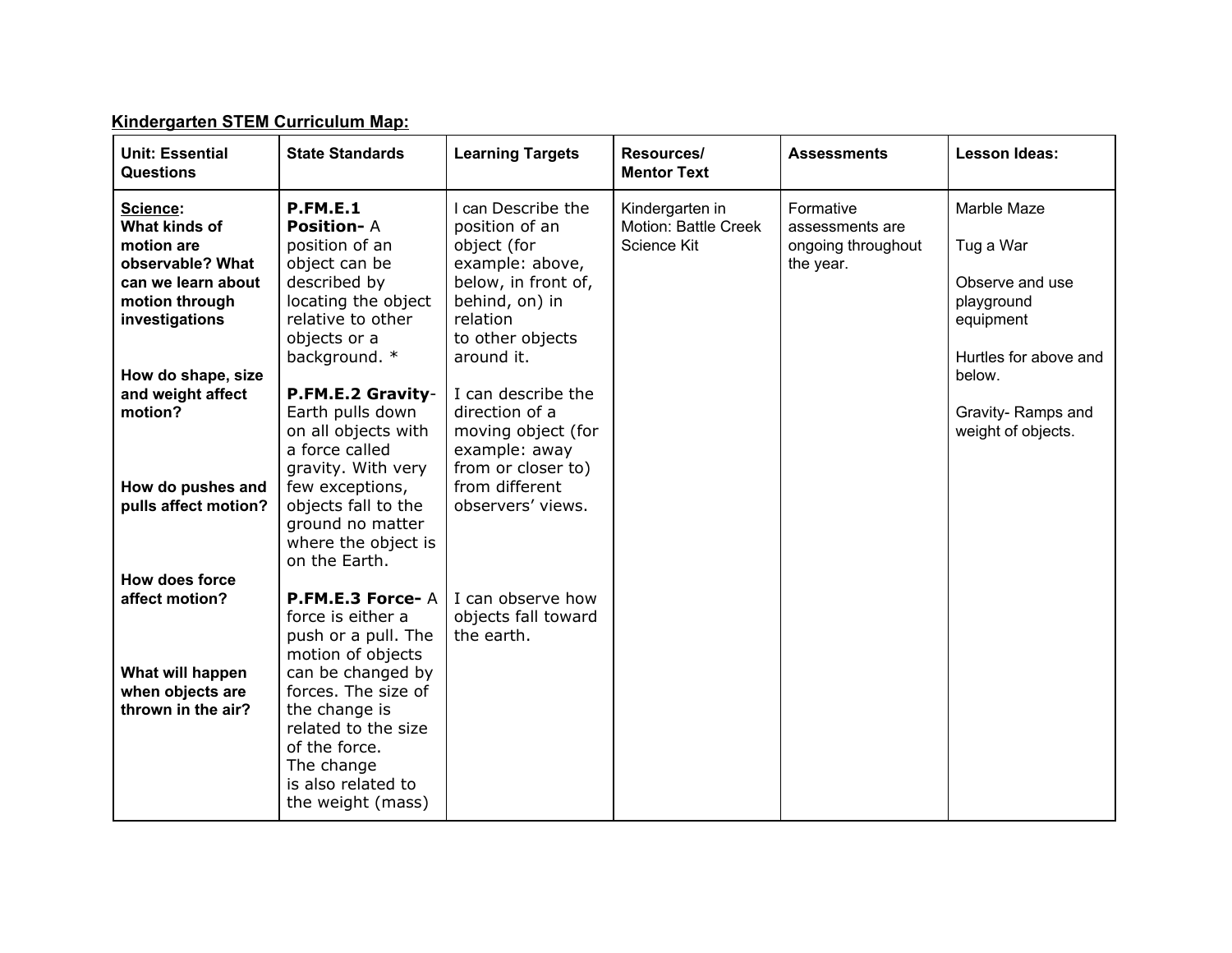|                                                                                                                                                   | of the object on<br>which the force is<br>being exerted.<br>When an object<br>does<br>not move in<br>response to a<br>force, it is because<br>another force is<br>being applied by<br>the environment.                              | I can demonstrate<br>pushes and pulls<br>on objects that can<br>move. *<br>I can observe that<br>objects initially at<br>rest will move in<br>the direction of the<br>push or pull.<br>I can observe how<br>pushes and pulls<br>can change the<br>speed or direction<br>of moving objects.<br>I can observe how<br>shape (for<br>example: cone,<br>cylinder, sphere)<br>and mass of an<br>object can affect<br>motion. * |  |  |
|---------------------------------------------------------------------------------------------------------------------------------------------------|-------------------------------------------------------------------------------------------------------------------------------------------------------------------------------------------------------------------------------------|--------------------------------------------------------------------------------------------------------------------------------------------------------------------------------------------------------------------------------------------------------------------------------------------------------------------------------------------------------------------------------------------------------------------------|--|--|
| Technology:<br>How can I use<br>technology to<br>collaborate with my<br>peers?<br>What are the basic<br>functions when<br>navigating the<br>iPad? | PK-2.CC.1. work<br>together when using<br>digital tools (e.g.,<br>word processor,<br>drawing,<br>presentation<br>software) to convey<br>ideas or illustrate<br>simple concepts<br>relating to a<br>specified project.<br>PK-2.TC.7. | I can operate and<br>use my iPad<br>appropriately.<br>I can collaborate with<br>my peers using<br>technology.<br>I can navigate<br>effectively when<br>using the iPad.                                                                                                                                                                                                                                                   |  |  |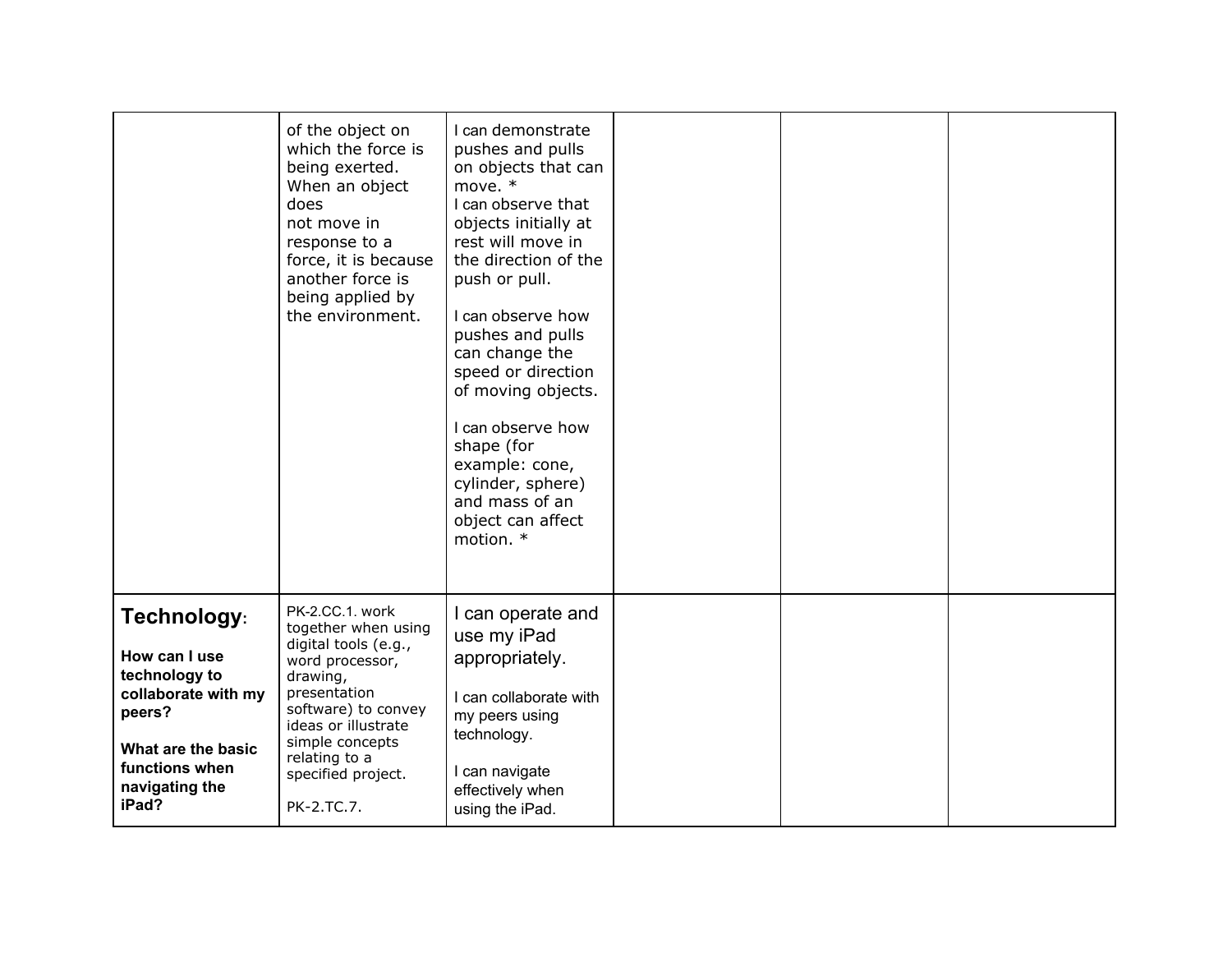|                                                           | demonstrate the<br>ability to navigate in<br>virtual environments<br>(e.g., electronic<br>books, games,<br>simulation soft-<br>ware, web sites) |                                                                                                               |  |  |
|-----------------------------------------------------------|-------------------------------------------------------------------------------------------------------------------------------------------------|---------------------------------------------------------------------------------------------------------------|--|--|
| <b>Engineering</b><br>How to build a<br>stable structure? |                                                                                                                                                 | I can build a structure<br>that has a solid<br>foundation,<br>lots of support<br>features and is<br>balanced. |  |  |
| How does gravity<br>affect our builds?                    |                                                                                                                                                 | I can describe the<br>effects of gravity as it<br>relates to building<br>structures.<br>I can build shapes    |  |  |
|                                                           |                                                                                                                                                 | using materials.<br>I can make<br>improvements to my<br>design.                                               |  |  |
|                                                           |                                                                                                                                                 |                                                                                                               |  |  |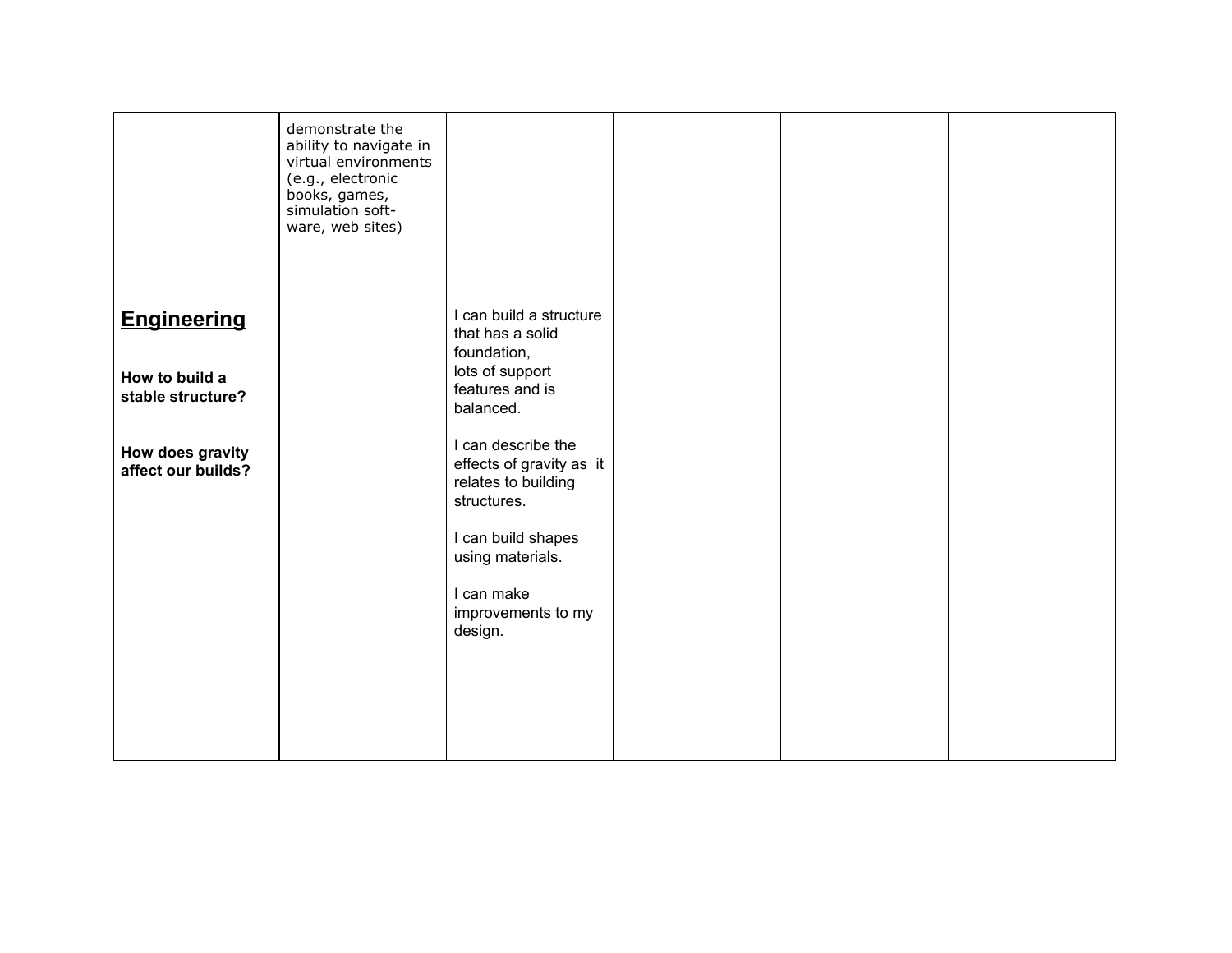| <b>Math</b> | <b>Measurement:</b>                             | I can compare<br>measurements of two |  |
|-------------|-------------------------------------------------|--------------------------------------|--|
|             | <b>Describe and compare</b>                     | objects.                             |  |
|             | measurable attributes.                          |                                      |  |
|             | <b>CCSS.MATH.CONTENT.</b>                       |                                      |  |
|             | K.MD.A.1Describe                                |                                      |  |
|             | measurable attributes of                        |                                      |  |
|             | objects, such as length or                      |                                      |  |
|             | weight. Describe several                        |                                      |  |
|             | measurable attributes of a                      |                                      |  |
|             | single object.                                  |                                      |  |
|             |                                                 |                                      |  |
|             | <b>CCSS.MATH.CONTENT.</b>                       |                                      |  |
|             | <b>K.MD.A.2</b>                                 |                                      |  |
|             | Directly compare two                            |                                      |  |
|             | objects with a measurable                       |                                      |  |
|             | attribute in common, to                         |                                      |  |
|             |                                                 |                                      |  |
|             | see which object has<br>"more of"/"less of" the |                                      |  |
|             |                                                 |                                      |  |
|             | attribute, and describe the                     |                                      |  |
|             | difference. For example,                        |                                      |  |
|             | directly compare the                            |                                      |  |
|             | heights of two children                         |                                      |  |
|             | and describe one child as                       |                                      |  |
|             | taller/shorter.                                 |                                      |  |
|             |                                                 |                                      |  |
|             |                                                 |                                      |  |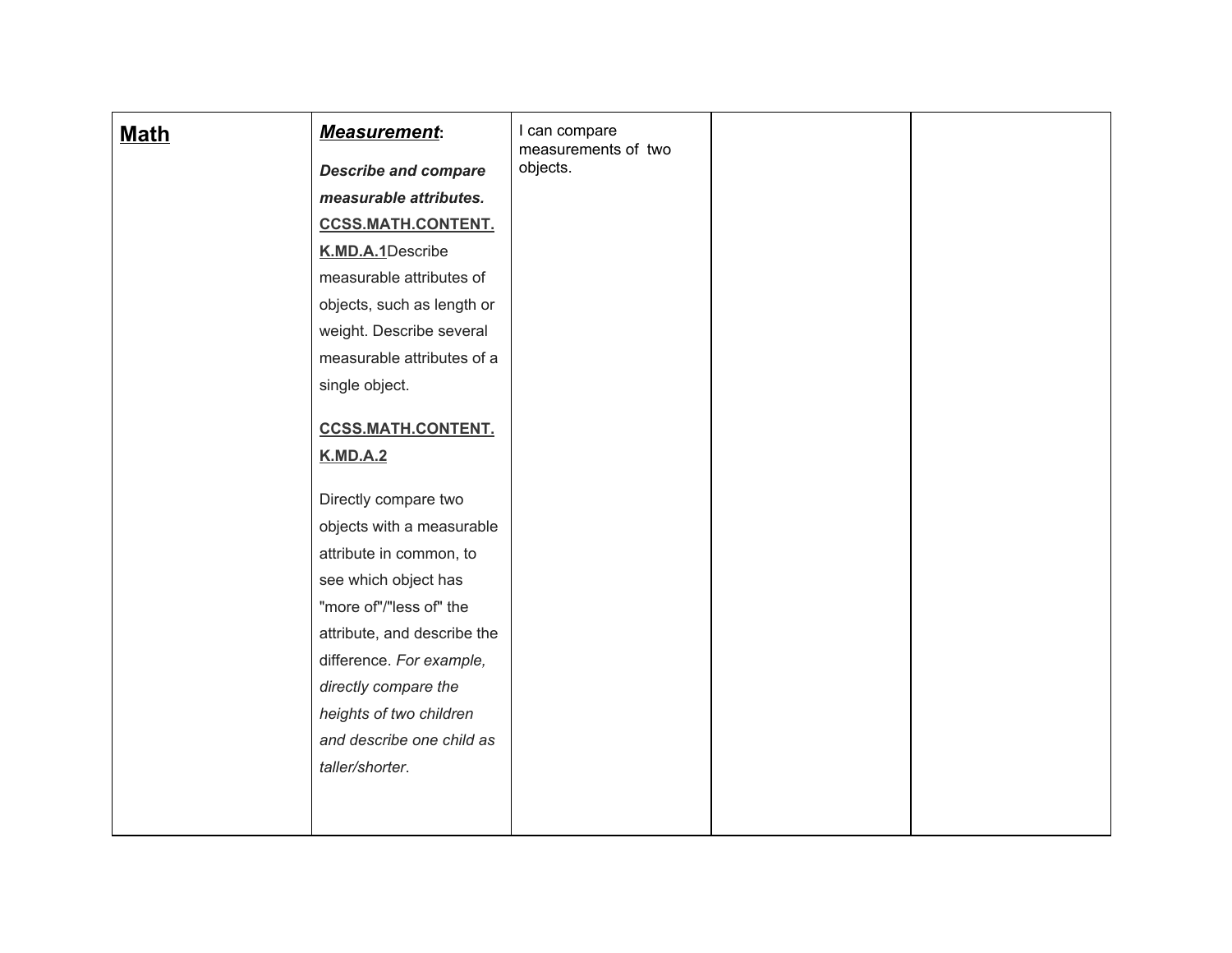| <b>Geometry:</b><br><b>CCSS.MATH.CONTENT.</b><br>K.G.A.2 Correctly name<br>shapes regardless of their<br>orientations or overall<br>size.<br><b>CCSS.MATH.CONTENT.</b><br>K.G.A.3 Identify shapes<br>as two-dimensional (lying<br>in a plane, "flat") or<br>three-dimensional ("solid")<br>Analyze, compare, create,<br>and compose shapes.<br><b>CCSS.MATH.CONTENT.</b><br>K.G.B.4 Analyze and<br>compare two- and<br>three-dimensional shapes,<br>in different sizes and<br>orientations, using<br>informal language to<br>describe their similarities,<br>differences, parts (e.g.,<br>number of sides and<br>vertices/"corners") and<br>other attributes (e.g.,<br>having sides of equal<br>length).<br><b>CCSS.MATH.CONTENT.</b><br>K.G.B.5 Model shapes in<br>the world by building<br>shapes from components<br>(e.g., sticks and clay)<br>shapes. | I can compare shapes and<br>forms. |  |  |
|-----------------------------------------------------------------------------------------------------------------------------------------------------------------------------------------------------------------------------------------------------------------------------------------------------------------------------------------------------------------------------------------------------------------------------------------------------------------------------------------------------------------------------------------------------------------------------------------------------------------------------------------------------------------------------------------------------------------------------------------------------------------------------------------------------------------------------------------------------------|------------------------------------|--|--|
|-----------------------------------------------------------------------------------------------------------------------------------------------------------------------------------------------------------------------------------------------------------------------------------------------------------------------------------------------------------------------------------------------------------------------------------------------------------------------------------------------------------------------------------------------------------------------------------------------------------------------------------------------------------------------------------------------------------------------------------------------------------------------------------------------------------------------------------------------------------|------------------------------------|--|--|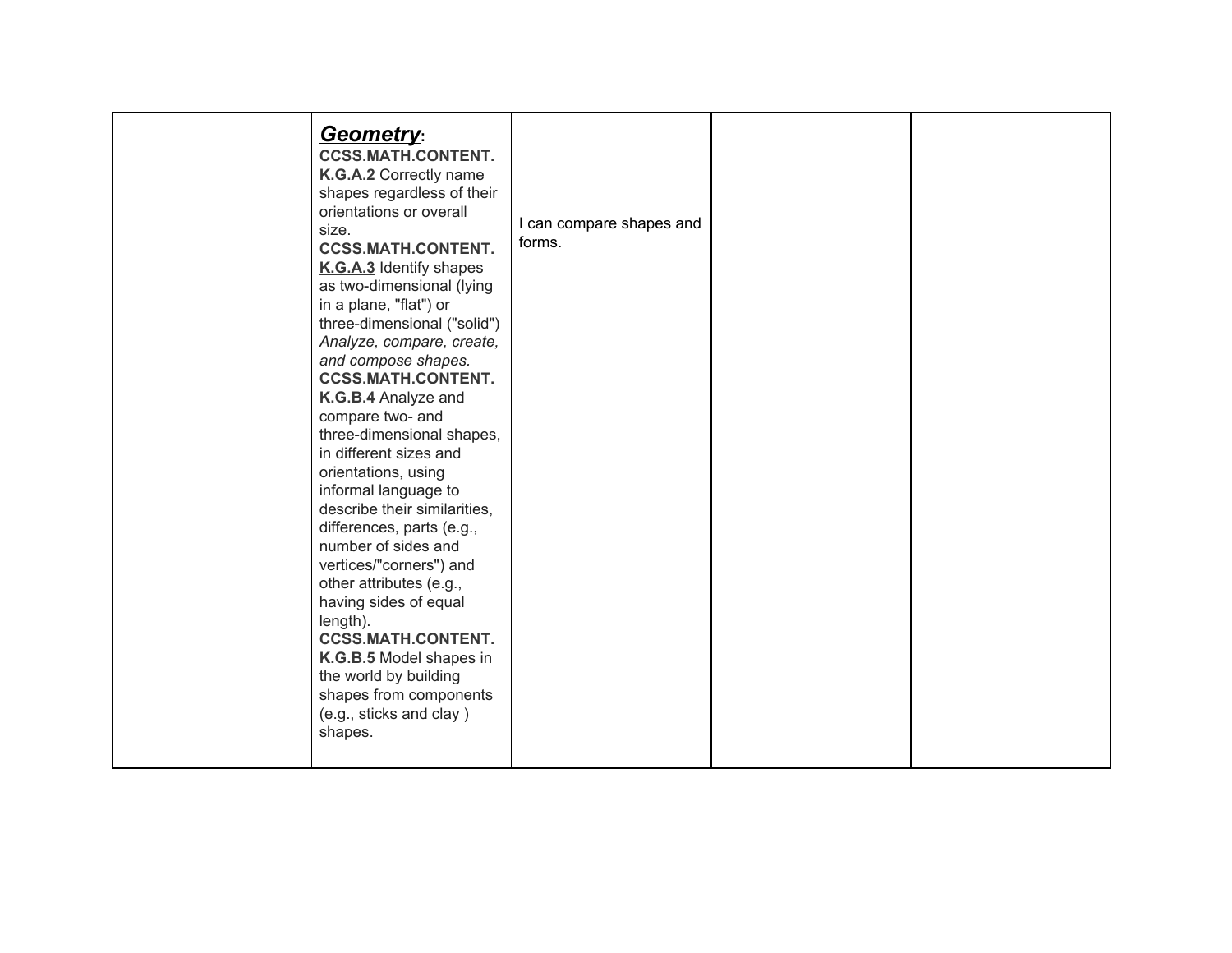### **1st Grade STEM Curriculum:**

| <b>Unit: Essential</b><br>Questions                                                                                            | <b>State Standards</b>                                                                                                                                                                                                                     | <b>Learning Targets</b>                                                                                                                                         | Resources/<br><b>Mentor Text</b>        | <b>Assessments</b>                                              | <b>Lesson Ideas:</b>                                                                                              |
|--------------------------------------------------------------------------------------------------------------------------------|--------------------------------------------------------------------------------------------------------------------------------------------------------------------------------------------------------------------------------------------|-----------------------------------------------------------------------------------------------------------------------------------------------------------------|-----------------------------------------|-----------------------------------------------------------------|-------------------------------------------------------------------------------------------------------------------|
| <b>Science</b><br>How do you sort<br>objects using physical<br>properties?<br>Why does water<br>keeps its shape as a<br>solid? | <b>P.PM.E.1 Physical</b><br><b>Properties-All</b><br>objects and<br>substances have<br>physical properties<br>that can be<br>measured.                                                                                                     | I can<br>demonstrate<br>the ability to<br>sort objects<br>according to<br>observable<br>attributes such<br>as color,<br>shape, size,<br>sinking or<br>floating. | <b>Battle Creek</b><br>Science Kit Unit | Formative<br>assessments are<br>ongoing throughout<br>the year. | Buoyancy with<br>Candy (around<br>Halloween)<br>Weight with Candy<br>(around<br>Halloween)<br><b>Color Mixing</b> |
| Why does water take<br>the shape of its<br>container as a liquid?<br>What materials are<br>attracted to a<br>magnet?           | P.PM.E.2 States of<br><b>Matter- Matter exists</b><br>in several different<br>states: solids, liquids<br>and gases. Each<br>state of matter has<br>unique physical<br>properties. Gases are<br>easily compressed<br>but liquids and solids | I can<br>demonstrate<br>that water as a<br>solid keeps its<br>own shape<br>(ice).                                                                               |                                         |                                                                 |                                                                                                                   |
| What poles of a<br>magnet of attract to<br>each other and what<br>poles repel?                                                 | do not compress<br>easily. Solids have<br>their own particular<br>shapes, but liquids<br>and gases take the<br>shape of the<br>container.                                                                                                  | I can<br>demonstrate<br>that water as a<br>liquid takes on<br>the shape of<br>various                                                                           |                                         |                                                                 |                                                                                                                   |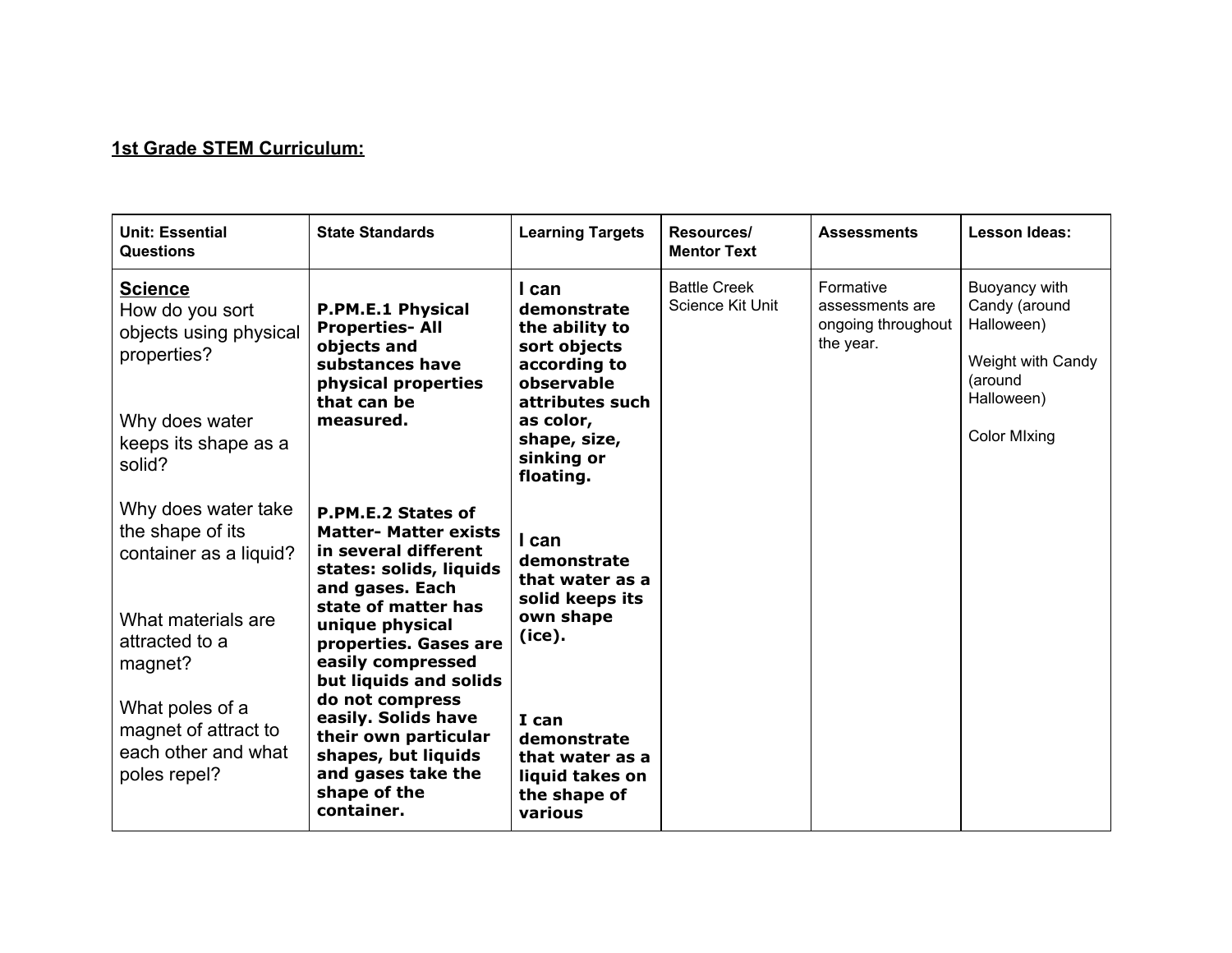|                                                                                | P.PM.E.3 Magnets-<br>Magnets can repel or<br>attract other<br>magnets. Magnets<br>can also attract<br>magnetic objects.<br><b>Magnets can attract</b><br>and repel at a<br>distance. *                      | containers.<br>I can identify<br>materials that<br>are attracted<br>by magnets.<br>I can observe<br>that like poles<br>of a magnet<br>repel and<br>unlike poles of<br>a magnet<br>attract. |  |                     |
|--------------------------------------------------------------------------------|-------------------------------------------------------------------------------------------------------------------------------------------------------------------------------------------------------------|--------------------------------------------------------------------------------------------------------------------------------------------------------------------------------------------|--|---------------------|
| Technology:<br>How can I use<br>technology to<br>collaborate with my<br>peers? | PK-2.CC.1. work together<br>when using digital tools<br>(e.g., word processor,<br>drawing, presentation<br>software) to convey ideas<br>or illustrate simple<br>concepts relating to a<br>specified project | I can operate and<br>use my iPad<br>appropriately.<br>I can collaborate<br>with my peers<br>using technology.                                                                              |  | <b>Book Creator</b> |
| What are the basic<br>functions when<br>navigating the iPad?                   | PK-2.TC.7. demonstrate<br>the ability to navigate in<br>virtual environments<br>(e.g., electronic books,<br>games, simulation soft-<br>ware, web sites)                                                     | I can navigate<br>effectively when<br>using the iPad.                                                                                                                                      |  |                     |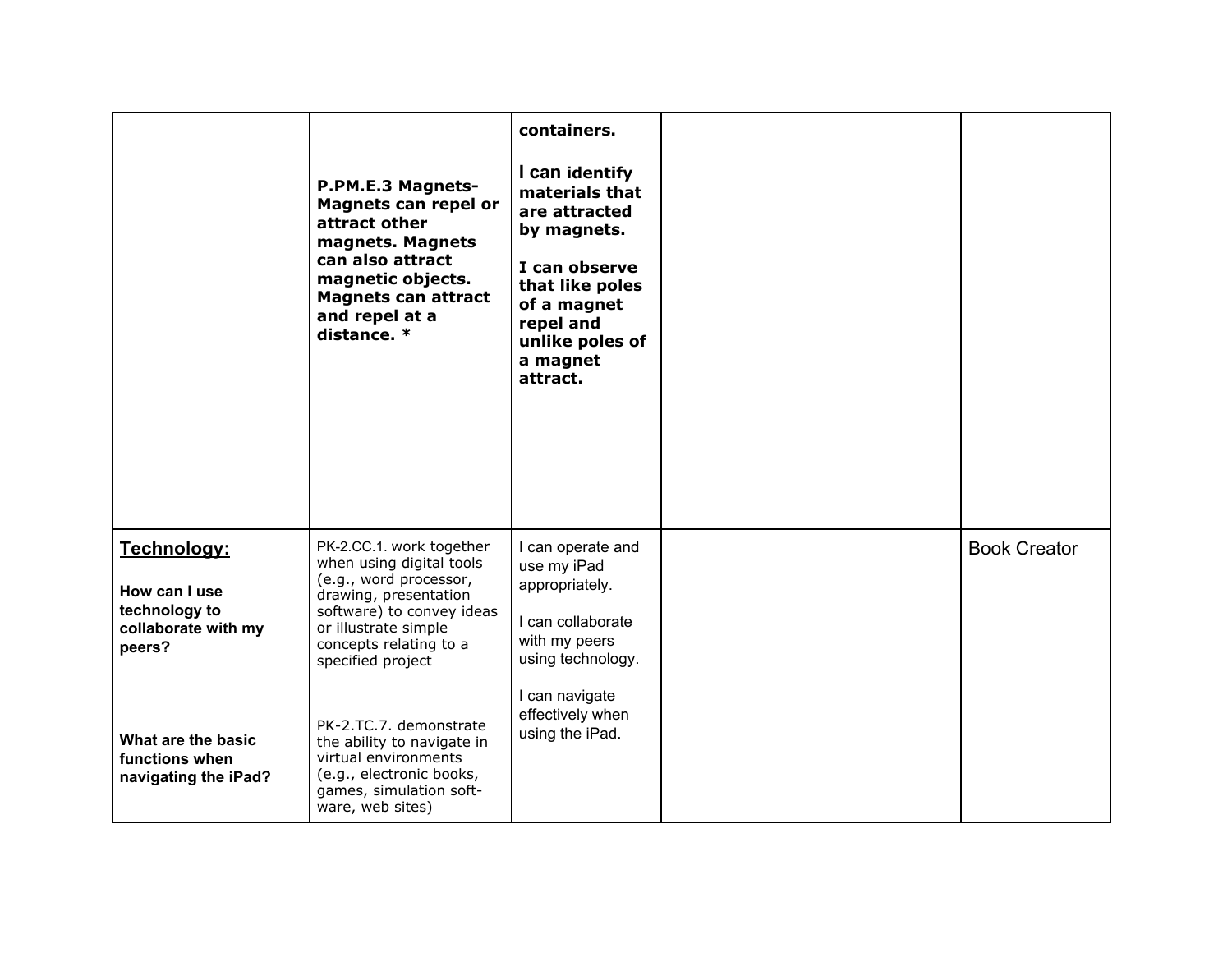| <b>Engineering</b><br>How to build a stable<br>structure?     |                                                                                                                                                            | I can build a<br>structure that has a<br>solid foundation,<br>lots of support<br>features and is<br>balanced. |  |  |
|---------------------------------------------------------------|------------------------------------------------------------------------------------------------------------------------------------------------------------|---------------------------------------------------------------------------------------------------------------|--|--|
| How does gravity affect<br>our builds?                        |                                                                                                                                                            | I can describe the<br>effects of gravity as<br>it relates to building<br>structures.                          |  |  |
| What shape boats<br>would hold the most<br>weight and floats? |                                                                                                                                                            | I can build a boat<br>that floats.                                                                            |  |  |
|                                                               |                                                                                                                                                            | I can test the<br>buoyancy of my<br>boat. I can mprov                                                         |  |  |
| <b>Math</b>                                                   | <b>Measurement:</b>                                                                                                                                        |                                                                                                               |  |  |
|                                                               | <b>CCSS.MATH.CONTENT.1.M</b><br>D.A.1 Order three<br>objects by length;<br>compare the lengths<br>of two objects<br>indirectly by using a<br>third object. | I can order and<br>compare<br>objects length.                                                                 |  |  |
|                                                               | <b>CCSS.MATH.CONTENT.1.M</b>                                                                                                                               | I can measure                                                                                                 |  |  |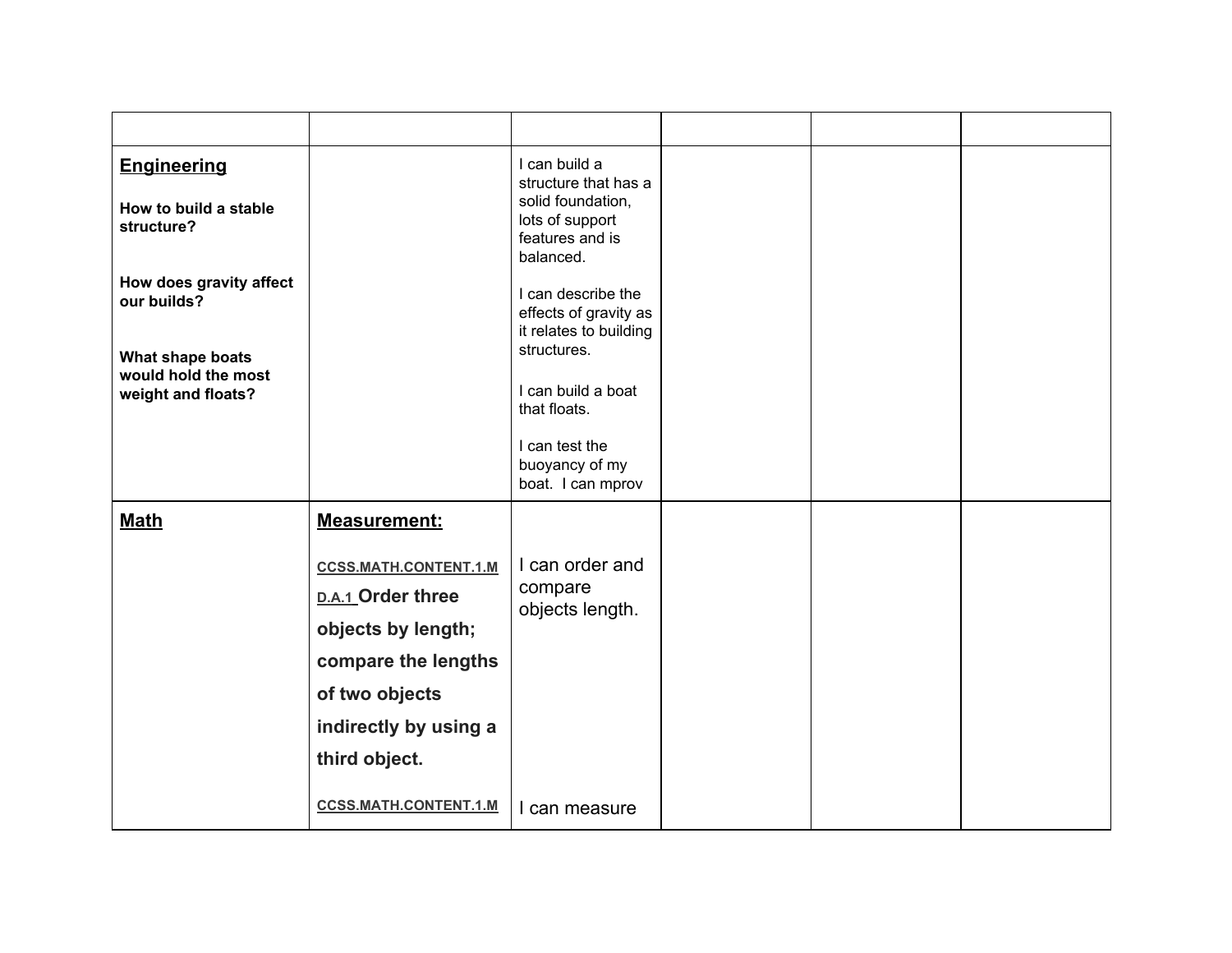| D.A.2 Express the<br>length of an object<br>as a whole number<br>of length units, by<br>laying multiple<br>copies of a shorter<br>object (the length<br>unit) end to end;<br>understand that the<br>length measurement<br>of an object is the<br>number of same-size<br>length units that<br>span it with no gaps<br>or overlaps. Limit to<br>contexts where the<br>object being<br>measured is<br>spanned by a whole<br>number of length<br>units with no gaps | using<br>nonstandard<br>units.<br>I can distinguish<br>and build<br>shapes,<br>focusing on<br>sides and<br>corners. |  |  |
|-----------------------------------------------------------------------------------------------------------------------------------------------------------------------------------------------------------------------------------------------------------------------------------------------------------------------------------------------------------------------------------------------------------------------------------------------------------------|---------------------------------------------------------------------------------------------------------------------|--|--|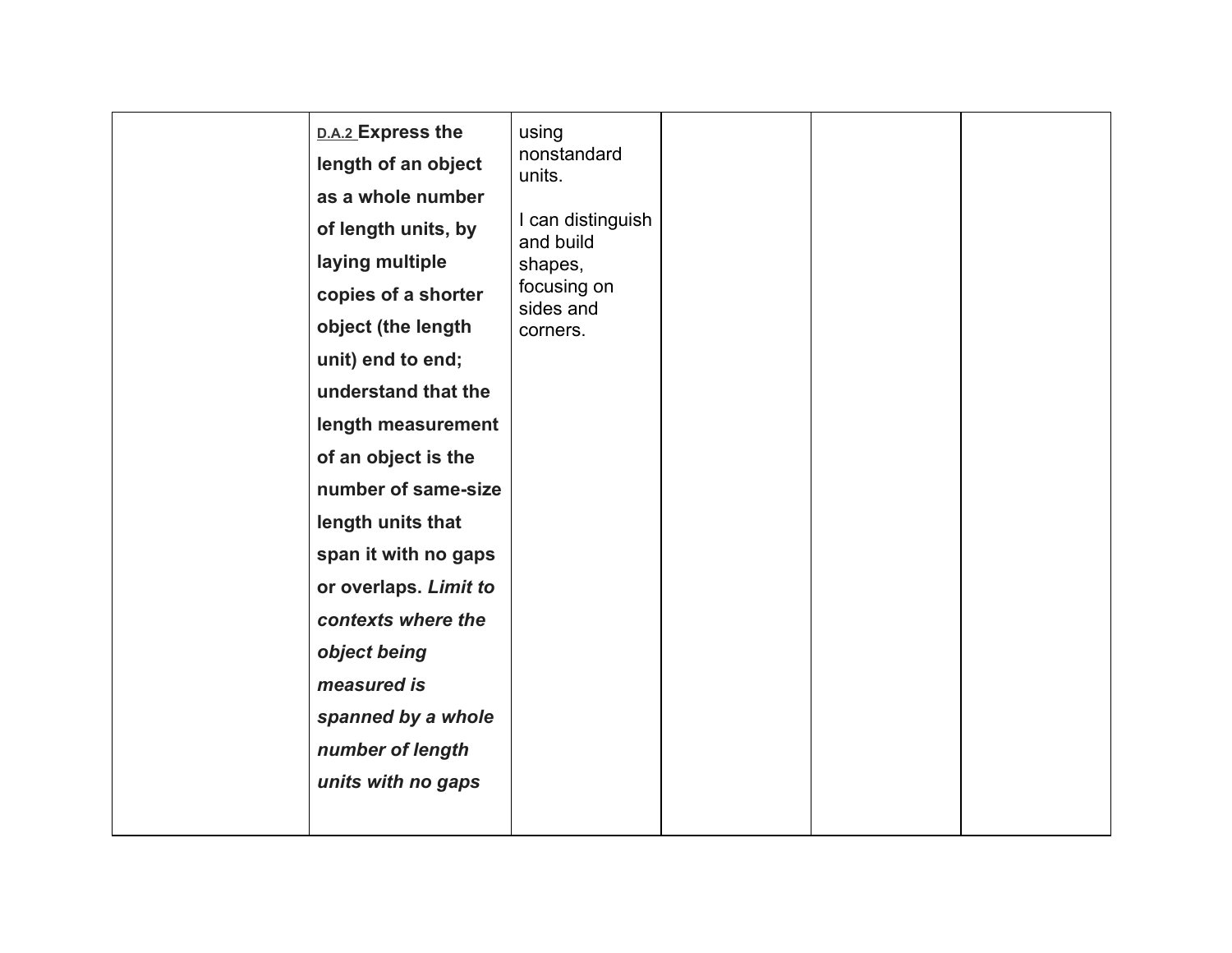| or overlaps.                  |                             |  |  |
|-------------------------------|-----------------------------|--|--|
| Geometry:                     |                             |  |  |
| CCSS.MATH.CONTENT.1.G.        |                             |  |  |
| A.1 Distinguish               | I can build<br>multiple 2D  |  |  |
| between defining              | shapes and 3D               |  |  |
| attributes (e.g.,             | forms using a<br>variety of |  |  |
| triangles are                 | materials.                  |  |  |
| closed and                    |                             |  |  |
| three-sided) versus           |                             |  |  |
| non-defining                  |                             |  |  |
| attributes (e.g.,             |                             |  |  |
| color, orientation,           |                             |  |  |
| overall size); build          |                             |  |  |
| and draw shapes               |                             |  |  |
| to possess                    |                             |  |  |
| defining attributes.          |                             |  |  |
| <b>CCSS.MATH.CONTENT.1.G.</b> |                             |  |  |
| A.2 Compose                   |                             |  |  |
| two-dimensional               |                             |  |  |
|                               |                             |  |  |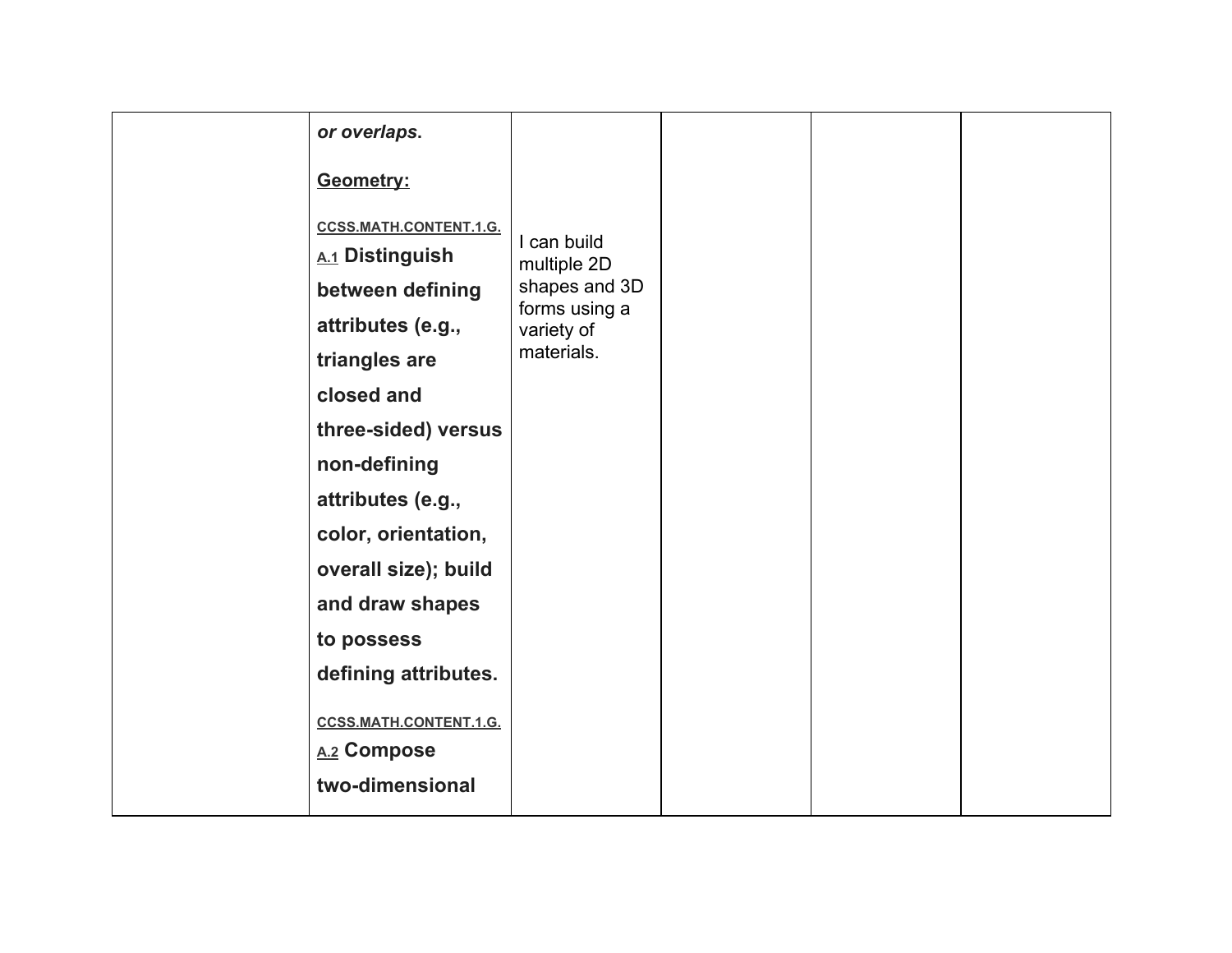| shapes               |  |  |
|----------------------|--|--|
| (rectangles,         |  |  |
| squares,             |  |  |
| trapezoids,          |  |  |
| triangles,           |  |  |
| half-circles, and    |  |  |
| quarter-circles) or  |  |  |
| three-dimensional    |  |  |
| shapes (cubes,       |  |  |
| right rectangular    |  |  |
| prisms, right        |  |  |
| circular cones, and  |  |  |
| right circular       |  |  |
| cylinders) to create |  |  |
| a composite          |  |  |
| shape, and           |  |  |
| compose new          |  |  |
| shapes from the      |  |  |
| composite shape.1    |  |  |
|                      |  |  |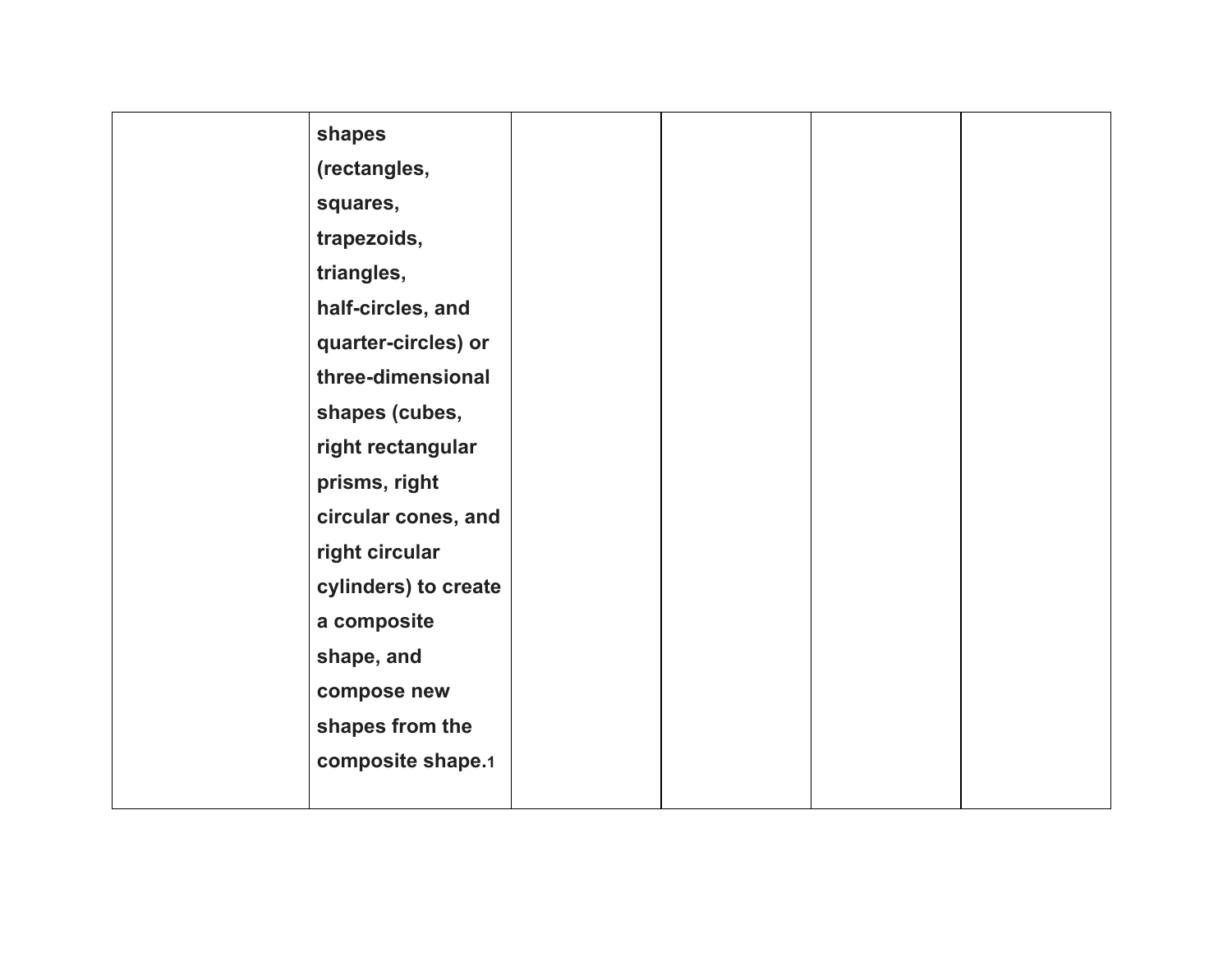## **2nd Grade STEM Curriculum:**

| <b>Unit: Essential</b><br><b>Questions</b>                                                                                                                                                                         | <b>State Standards</b>                                                                                                                                                                                                                                                                 | <b>Learning Targets</b>                                                                                                                                                                                                        | Resources/<br><b>Mentor Text</b>           | <b>Assessments</b>                                           |
|--------------------------------------------------------------------------------------------------------------------------------------------------------------------------------------------------------------------|----------------------------------------------------------------------------------------------------------------------------------------------------------------------------------------------------------------------------------------------------------------------------------------|--------------------------------------------------------------------------------------------------------------------------------------------------------------------------------------------------------------------------------|--------------------------------------------|--------------------------------------------------------------|
| <b>Science</b><br>What are metric and<br>standard units of<br>measurement?<br>What measure tool is<br>best used to measure<br>length and width?<br>Can you find objects<br>that are the same<br>size?              | <b>P.PM.E.1 Physical</b><br><b>Properties-All</b><br>objects and<br>substances have<br>physical properties<br>that can be<br>measured.<br>P.PM.02.12 Describe<br>objects and<br>substances<br>according to their<br>properties (color,<br>size, shape, texture,<br>hardness, liquid or | can measure in<br>metric and standard<br>units.<br>I can determine the<br>type of tool to use to<br>measure length and<br>width.<br>I can find objects that<br>are the same size.<br>I can measure the<br>length of objects in | <b>Battle Creek Science</b><br><b>Kits</b> | Formative assessments<br>are ongoing throughout<br>the year. |
| What is the length of<br>various objects in CM<br>and Meters?<br>How can you use<br>squares to find width,<br>length and area?<br>How can you<br>measure capacity?<br>How do you describe<br>different substances? | solid, sinking or<br>floating).<br>P.PM.02.13 Measure<br>the length of objects<br>using rulers<br>(centimeters) and<br>meter sticks<br><u>(meters).</u><br>P.PM.02.14 Measure<br>the volume of liquids                                                                                 | CM and meters.<br>l can use squares to<br>find the width, length<br>and area.<br>I can measure<br>capacity.<br>can describe<br>substances by sight,<br>smell and feel?                                                         |                                            |                                                              |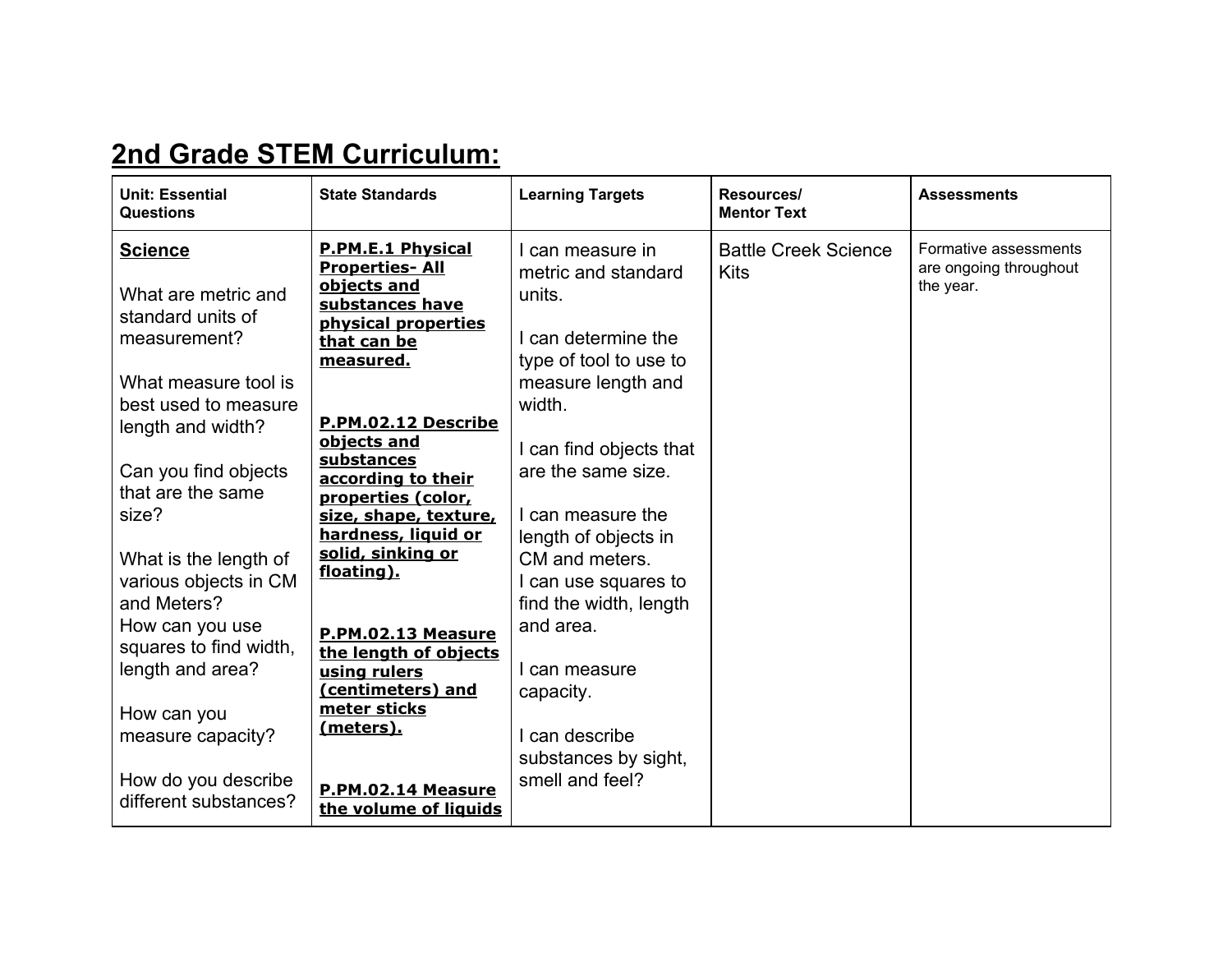| What will happen<br>when different<br>substances are mixed<br>together?<br>How is a balance<br>used to compare<br>objects?<br>If two substances<br>have the same<br>volume, will they have<br>the same mass?<br>What are examples of<br>single substances<br>and mixtures? | using common<br>measuring tools<br>(graduated<br>measuring cups,<br>measuring spoons,<br>graduated cylinders,<br>and<br>beakers).*<br>P.PM.02.15 Compare<br>the weight of<br>objects using<br>balances.<br><b>P.PM.E.4 Material</b><br><b>Composition-Some</b><br>objects are<br>composed of a single<br>substance, while<br>other objects are<br>composed of more | I can observe what<br>happens when<br>different substances<br>are mixed together.<br>I can use a balance to<br>compare the weight of<br>objects.<br>I can explain why two<br>substances can have<br>the same volume but<br>different masses.<br>I can list examples of<br>single substances<br>and mixtures. |  |
|----------------------------------------------------------------------------------------------------------------------------------------------------------------------------------------------------------------------------------------------------------------------------|--------------------------------------------------------------------------------------------------------------------------------------------------------------------------------------------------------------------------------------------------------------------------------------------------------------------------------------------------------------------|--------------------------------------------------------------------------------------------------------------------------------------------------------------------------------------------------------------------------------------------------------------------------------------------------------------|--|
|                                                                                                                                                                                                                                                                            | than one substance.<br>P.PM.02.41<br><b>Recognize that some</b><br>objects are<br>composed of a single<br>substance (water,<br>sugar, salt) and<br>others are composed                                                                                                                                                                                             |                                                                                                                                                                                                                                                                                                              |  |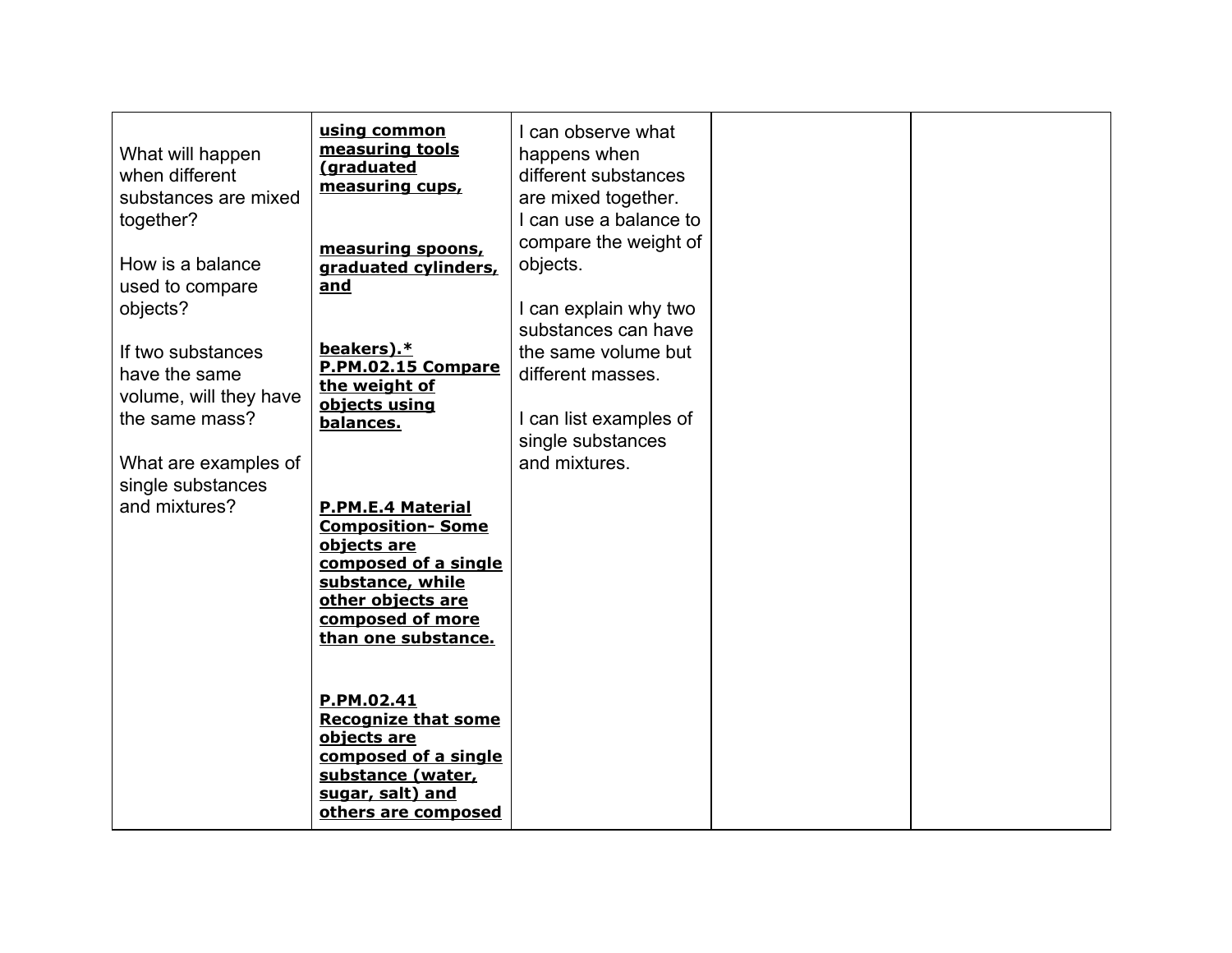|                   | of more than one<br>substance<br>(salt and pepper,<br>mixed dry beans). *                                                                                                                                                                |                                                                                                                                                               |  |
|-------------------|------------------------------------------------------------------------------------------------------------------------------------------------------------------------------------------------------------------------------------------|---------------------------------------------------------------------------------------------------------------------------------------------------------------|--|
| <b>Technology</b> | PK-2.Cl.1. use a variety<br>of digital tools (e.g.,<br>word processors,<br>drawing tools,<br>simulations,<br>presentation software,<br>graphical organizers)<br>to learn, create, and<br>convey original ideas<br>or illustrate concepts | I can operate and use my<br>iPad appropriately.<br>I can collaborate with my<br>peers using technology.<br>I can navigate effectively<br>when using the iPad. |  |
|                   | PK-2.CC.1. work<br>together when using<br>digital tools (e.g.,<br>word processor,<br>drawing, presentation<br>software) to convey<br>ideas or illustrate<br>simple concepts<br>relating to a specified<br>project                        |                                                                                                                                                               |  |
|                   | <b>PK-2.CC.2. use a</b><br>variety of<br>developmentally<br>appropriate digital<br>tools (e.g., word<br>processors, paint<br>programs) to com-<br>municate ideas to<br>classmates, families,<br>and others                               |                                                                                                                                                               |  |
|                   | PK-2.DC.1. describe                                                                                                                                                                                                                      |                                                                                                                                                               |  |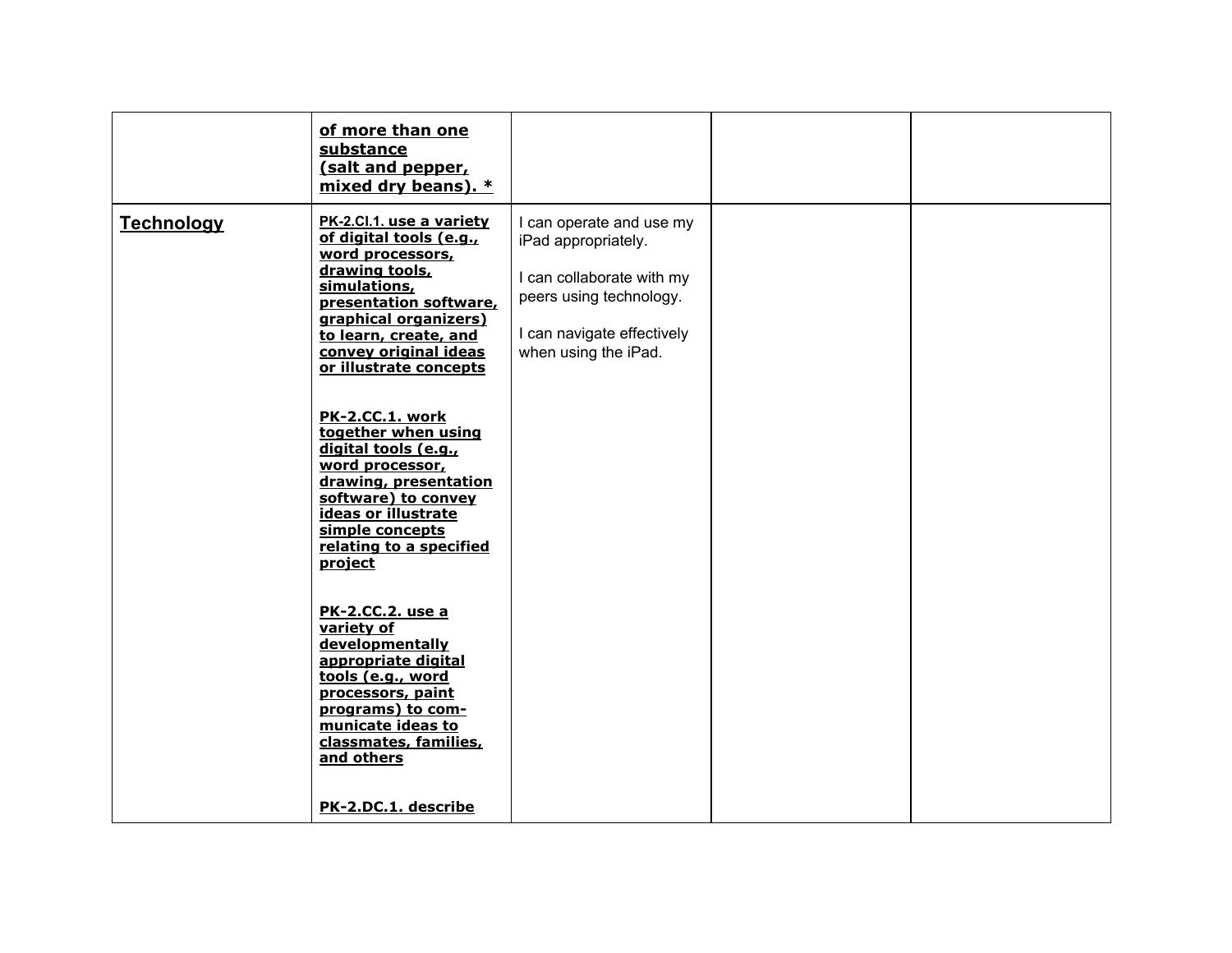|                                                                                              | appropriate and<br>inappropriate uses of<br>technology (e.g.,<br>computers, Internet,<br>e-mail, cell phones)<br>and describe<br>consequences of<br>inappropriate uses<br>PK-2.DC.3. identify<br>personal information<br>that should not be<br>shared on the Internet<br>(e.g. name, address,<br>phone)<br>PK-2.TC.1. discuss<br>advantages and<br>disadvantages of using<br>technology<br>PK-2.TC.2. be able to<br>use basic menu<br>commands to perform<br>common operations<br>(e.g., open, close,<br>save, print) |                                                                                                             |                                                                              |  |
|----------------------------------------------------------------------------------------------|-----------------------------------------------------------------------------------------------------------------------------------------------------------------------------------------------------------------------------------------------------------------------------------------------------------------------------------------------------------------------------------------------------------------------------------------------------------------------------------------------------------------------|-------------------------------------------------------------------------------------------------------------|------------------------------------------------------------------------------|--|
| <b>Engineering</b><br>How to build a<br>structure that capable<br>of measurable<br>movement? |                                                                                                                                                                                                                                                                                                                                                                                                                                                                                                                       | I can make<br>improvements to my<br>design.<br>I can build a structure<br>capable of measuring<br>movement. | Paper Airplanes<br>Catapults<br>Structure builds<br><b>Sugar Cube Arches</b> |  |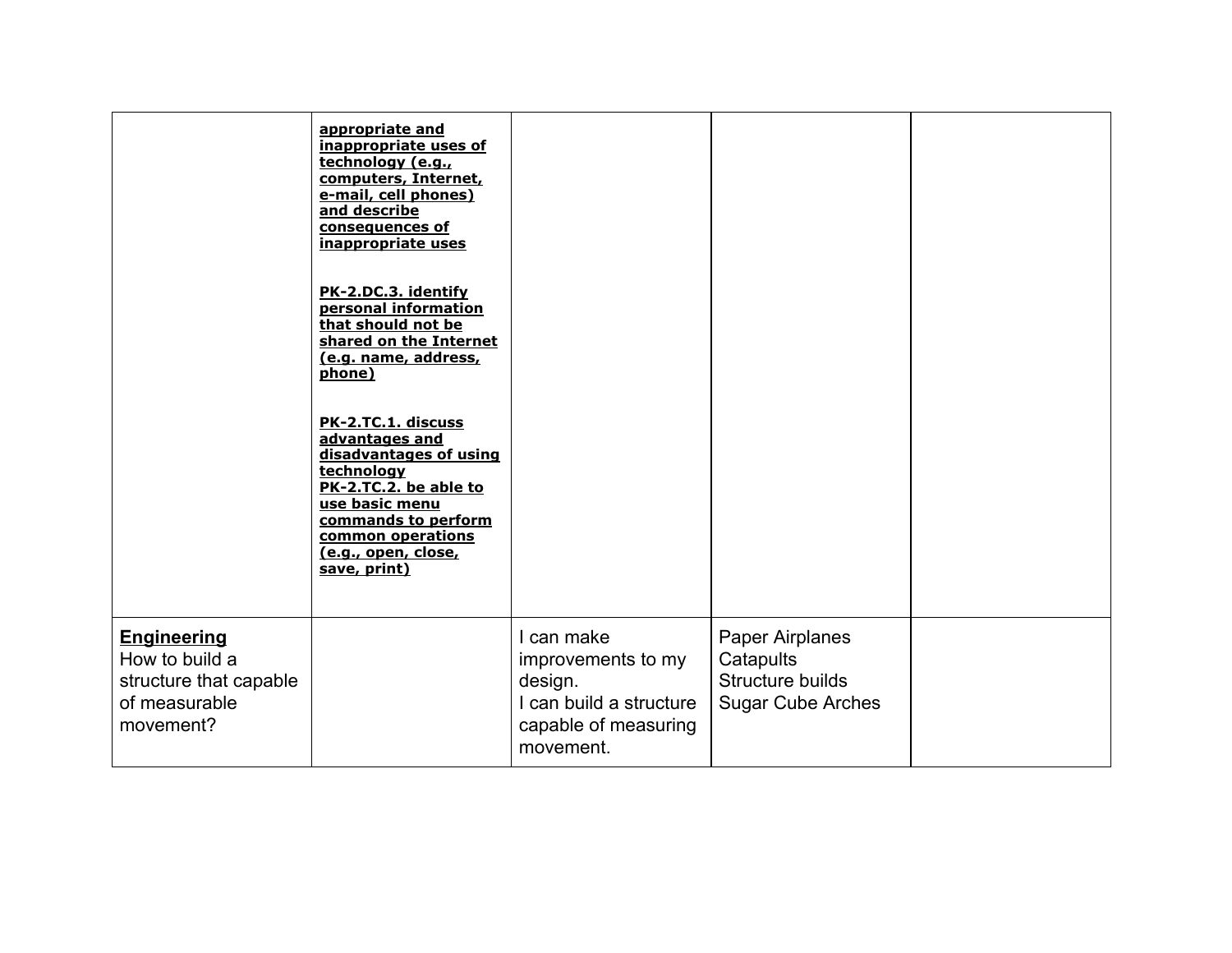| <b>Math</b> | Measure and                           | I can measure<br>distance and time. |  |
|-------------|---------------------------------------|-------------------------------------|--|
|             |                                       |                                     |  |
|             | estimate lengths in                   | I can measure length                |  |
|             | standard units.                       | in different unit.                  |  |
|             | <b>CCSS.MATH.CONTENT.2.M</b>          |                                     |  |
|             | D.A.1                                 |                                     |  |
|             | <b>Measure the length</b>             |                                     |  |
|             | of an object by                       |                                     |  |
|             | selecting and                         |                                     |  |
|             | using appropriate                     |                                     |  |
|             | tools such as                         |                                     |  |
|             | rulers, yardsticks,                   |                                     |  |
|             | meter sticks, and                     |                                     |  |
|             | measuring tapes.                      |                                     |  |
|             | <b>CCSS.MATH.CONTENT.2.M</b><br>D.A.2 |                                     |  |
|             | <b>Measure the length</b>             |                                     |  |
|             | of an object twice,                   |                                     |  |
|             | using length units                    |                                     |  |
|             | of different lengths                  |                                     |  |
|             |                                       |                                     |  |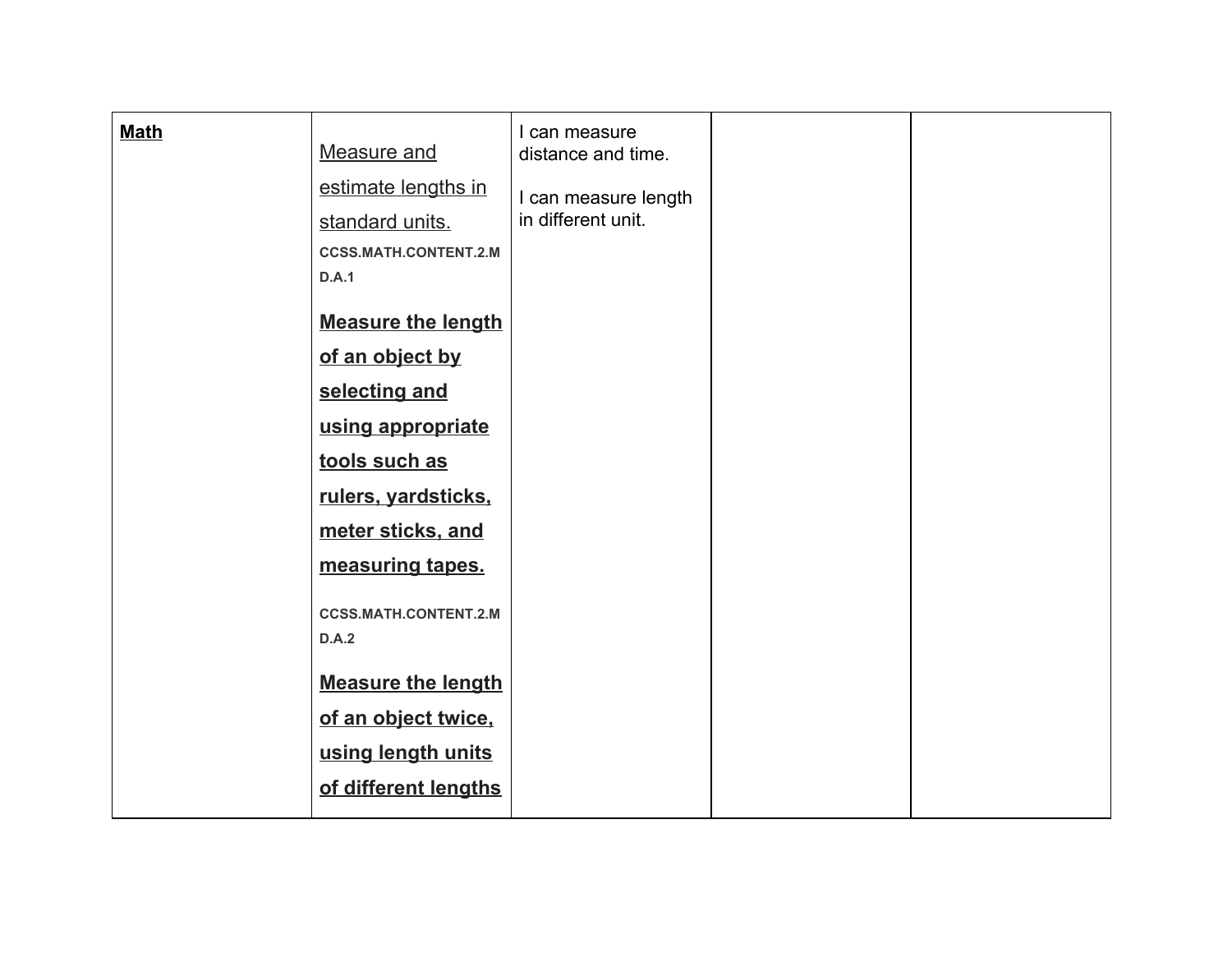| for the two                           |  |  |
|---------------------------------------|--|--|
| measurements;                         |  |  |
| describe how the                      |  |  |
| two measurements                      |  |  |
| relate to the size of                 |  |  |
| the unit chosen.                      |  |  |
| <b>CCSS.MATH.CONTENT.2.M</b><br>D.A.3 |  |  |
| <b>Estimate lengths</b>               |  |  |
| using units of                        |  |  |
| inches, feet,                         |  |  |
| centimeters, and                      |  |  |
| meters.                               |  |  |
| <b>CCSS.MATH.CONTENT.2.M</b><br>D.A.4 |  |  |
| <b>Measure to</b>                     |  |  |
| determine how                         |  |  |
| much longer one                       |  |  |
| object is than                        |  |  |
|                                       |  |  |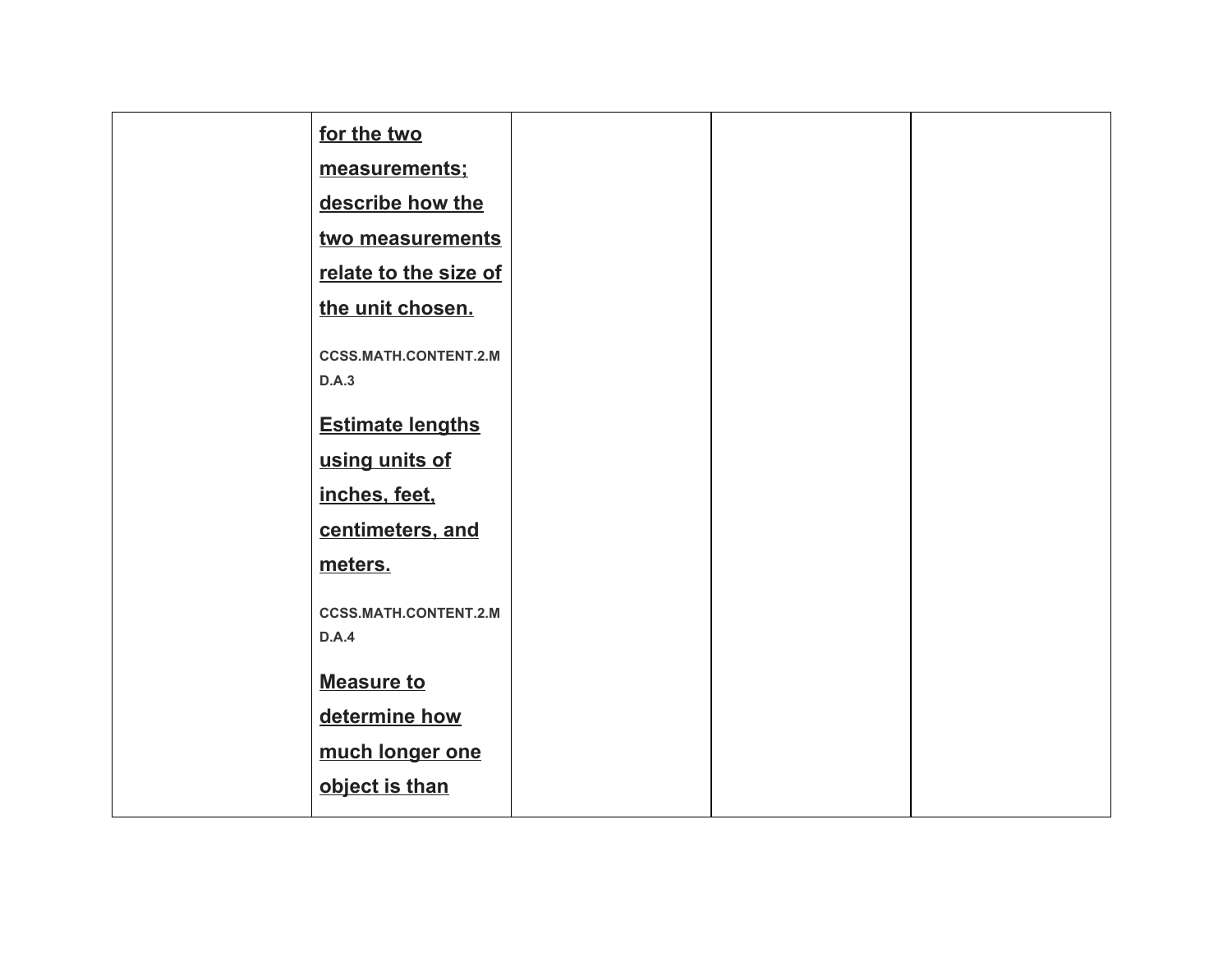| another,          |  |  |
|-------------------|--|--|
| expressing the    |  |  |
| length difference |  |  |
| in terms of a     |  |  |
| standard length   |  |  |
| unit.             |  |  |
|                   |  |  |

# **3rd Grade STEM Curriculum Map:**

| <b>Unit: Essential</b><br><b>Questions</b> | <b>State Standards</b> | <b>Learning Targets</b> | Resources/<br><b>Mentor Text</b> | <b>Assessments</b> |
|--------------------------------------------|------------------------|-------------------------|----------------------------------|--------------------|
|--------------------------------------------|------------------------|-------------------------|----------------------------------|--------------------|

| <b>Science</b><br>How does light affect<br>sight in the human<br>eye?                              | P.EN.E.1 Forms of<br>Energy- Heat,<br>electricity, light, and<br>sound are forms of<br>energy.                                                       | can describe how<br>light affects sight in<br>the human eye.<br>can describe how<br>light travels.         | <b>Battle Creek Science</b><br>Kit | Formative<br>assessments are<br>ongoing throughout<br>the year. |
|----------------------------------------------------------------------------------------------------|------------------------------------------------------------------------------------------------------------------------------------------------------|------------------------------------------------------------------------------------------------------------|------------------------------------|-----------------------------------------------------------------|
| How does light travel?<br>How do different<br>materials interact with<br>light?<br>How are shadows | P.EN.03.11 Identify<br>light and sound as<br>forms of energy.<br>P.EN.E.2 Light<br><b>Properties-Light</b><br>travels in a straight<br>path. Shadows | I can describe how<br>different materials<br>interact with light.<br>can describe how<br>shadows are made. |                                    |                                                                 |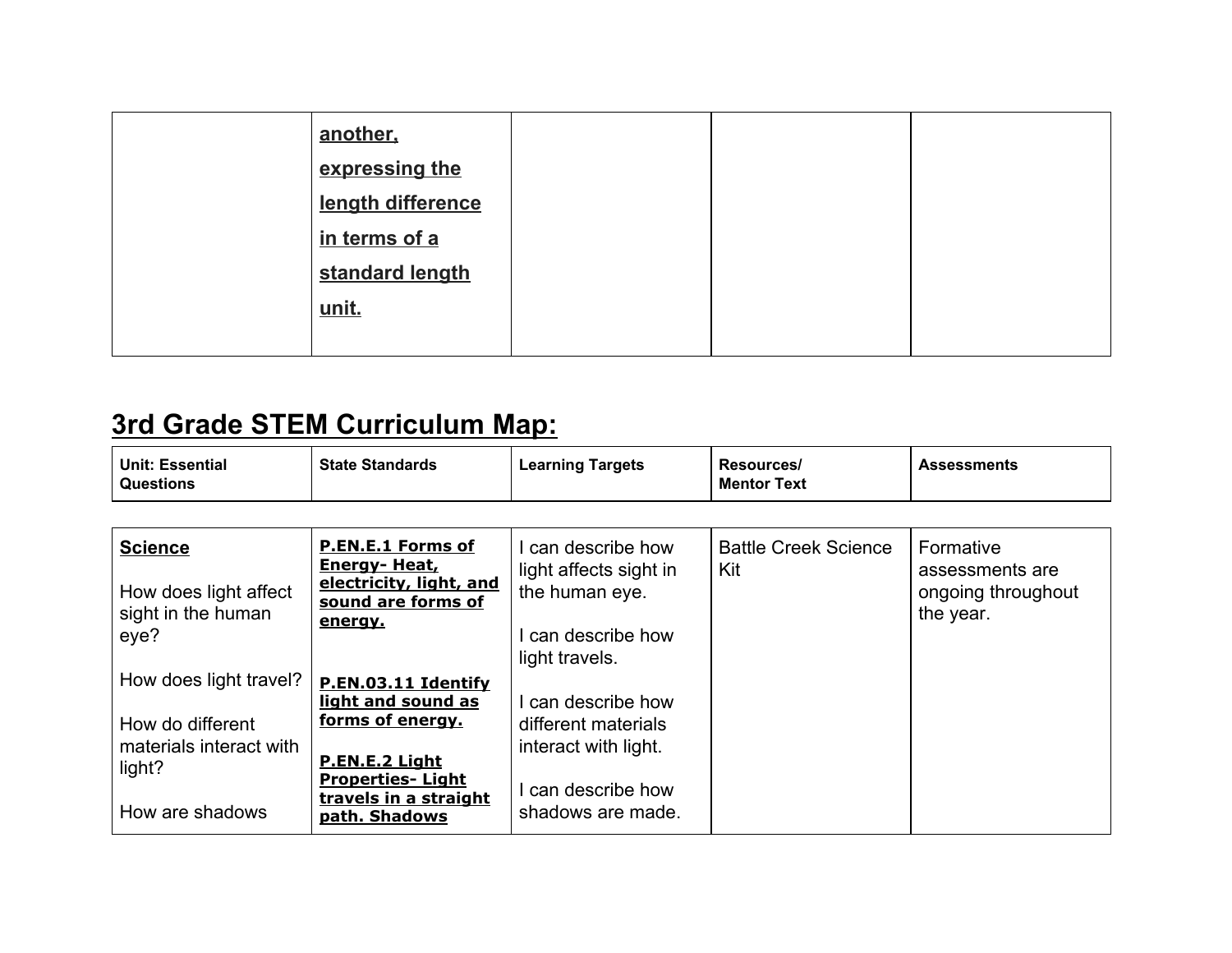| made?<br>What determines the<br>position and length of<br>a shadow?<br>How are sounds<br>made? | result from light not<br>being able to pass<br>through an object.<br>When light travels at<br>an angle from one<br>substance to<br>another (air and<br>water), it changes<br>direction. * | I can determine the<br>position and length of<br>a shadow.<br>I can describe that<br>sounds are made<br>through vibrations. |  |
|------------------------------------------------------------------------------------------------|-------------------------------------------------------------------------------------------------------------------------------------------------------------------------------------------|-----------------------------------------------------------------------------------------------------------------------------|--|
| What causes a<br>change in pitch?                                                              | P.EN.03.21<br><b>Demonstrate that</b><br>light travels in a<br>straight path and<br>that shadows are<br>made by placing an<br>object in a path of<br>light. $*$                           | I can describe what<br>causes a pitch to<br>change.                                                                         |  |
|                                                                                                | P.EN.03.22 Observe<br>what happens to<br>light when it travels<br>from air to water (a<br>straw half in the<br>water and half in the<br>air looks bent). *                                |                                                                                                                             |  |
|                                                                                                | P.EN.E.3 Sound-<br><b>Vibrating objects</b><br>produce sound. The<br>pitch of sound varies<br>by changing the rate<br>of vibration.                                                       |                                                                                                                             |  |
|                                                                                                | <b>P.EN.03.31 Relate</b><br>sounds to their<br>sources of vibrations                                                                                                                      |                                                                                                                             |  |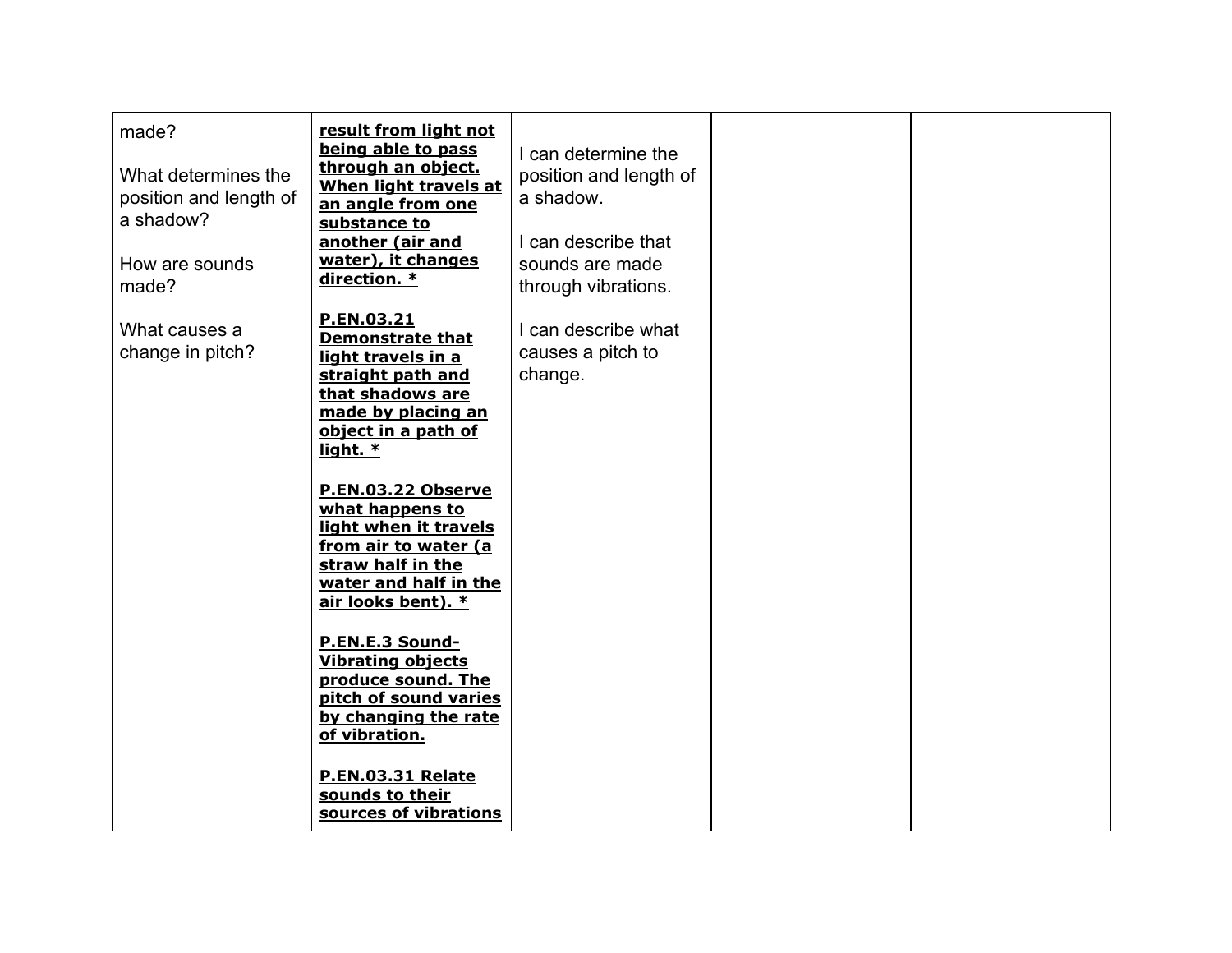| (for example: a<br>musical note<br>produced by a<br>vibrating guitar<br>string, the sounds of<br>a drum made by the<br>vibrating drum<br>head). |  |  |
|-------------------------------------------------------------------------------------------------------------------------------------------------|--|--|
| P.EN.03.32<br><b>Distinguish the</b><br>effect of fast or slow<br>vibrations as pitch.                                                          |  |  |

| <b>Technology</b> | 3-5.Cl.1. produce a<br>media-rich digital<br>project aligned to state<br>curriculum standards<br>(e.g., fable, folk tale,<br>mystery, tall tale,<br>historical fiction)                           | can operate and use my<br>iPad appropriately.<br>I can collaborate with my<br>peers using technology.<br>I can navigate effectively<br>when using the iPad. |  |
|-------------------|---------------------------------------------------------------------------------------------------------------------------------------------------------------------------------------------------|-------------------------------------------------------------------------------------------------------------------------------------------------------------|--|
|                   | 3-5.Cl.2. use a variety of<br>technology tools and<br>applications to<br>demonstrate his/her<br>creativity by creating<br>or modifying works of<br>art, music, movies, or<br><b>presentations</b> |                                                                                                                                                             |  |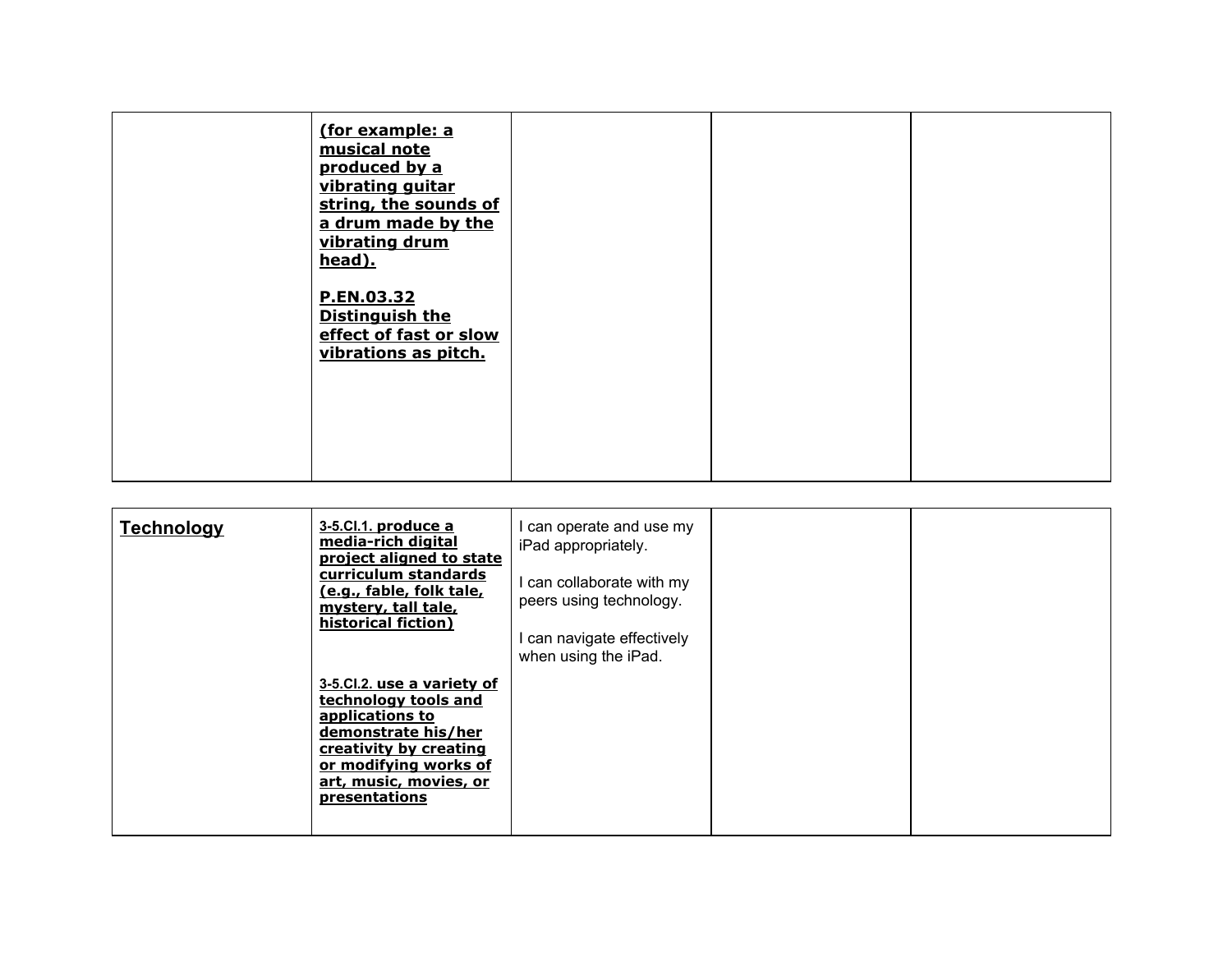| 3-5.CC.1. use digital<br>communication tools<br>(e.g., e-mail, wikis,<br>blogs, IM, chat rooms,<br>video conferencing,<br>Moodle, Blackboard)<br>and online resources<br>for group learning<br>projects                    |  |  |
|----------------------------------------------------------------------------------------------------------------------------------------------------------------------------------------------------------------------------|--|--|
| 3-5-2.CC.2. identify how<br>different software<br>applications may be<br>used to share similar<br>information, based on<br>the intended audience<br>(e.g., presentations for<br>classmates,<br>newsletters for<br>parents) |  |  |
| 3-5-2.CC.3. use a variety<br>of media and formats<br>to create and edit<br>products (e.g.,<br>presentations,<br>newsletters,<br>brochures, web pages)<br>to communicate<br>information and ideas<br>to various audiences   |  |  |
| 3-5.RI.1. identify search<br>strategies for locating<br>information with<br>support from teachers<br>or library media<br>specialists 3-5.Rl.2. use<br>digital tools to find,                                               |  |  |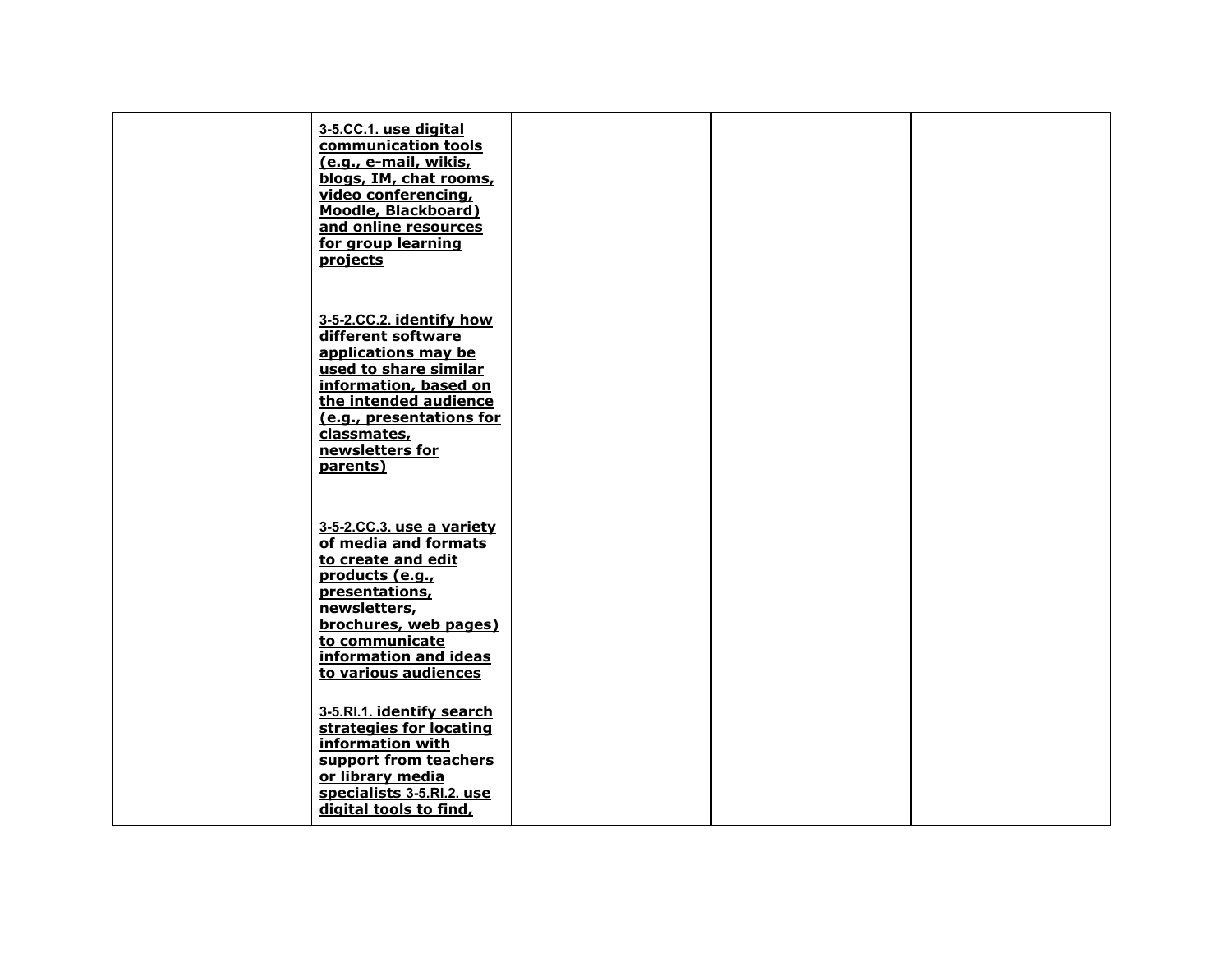| organize, analyze,<br>synthesize, and<br>evaluate information<br>3-5.Rl.3. understand and<br>discuss that web sites<br>and digital resources<br>may contain inaccurate<br>or biased information                                           |  |  |
|-------------------------------------------------------------------------------------------------------------------------------------------------------------------------------------------------------------------------------------------|--|--|
| 3-5.RI.4. understand that<br>using information from<br>a single Internet<br>source might result in<br>the reporting of<br>erroneous facts and<br>that multiple sources<br>should always be<br>researched                                  |  |  |
| 3-5.CT.2. use<br>information and<br>communication<br>technology tools (e.g.,<br>calculators, probes,<br>videos, DVDs,<br>educational software)<br>to collect, organize,<br>and evaluate<br>information to assist<br>with solving problems |  |  |
| 3-5.CT.3. use digital<br>resources to identify<br>and investigate a<br>state, national, or<br>global issue (e.g.,<br>global warming,<br>economy,<br>environment)                                                                          |  |  |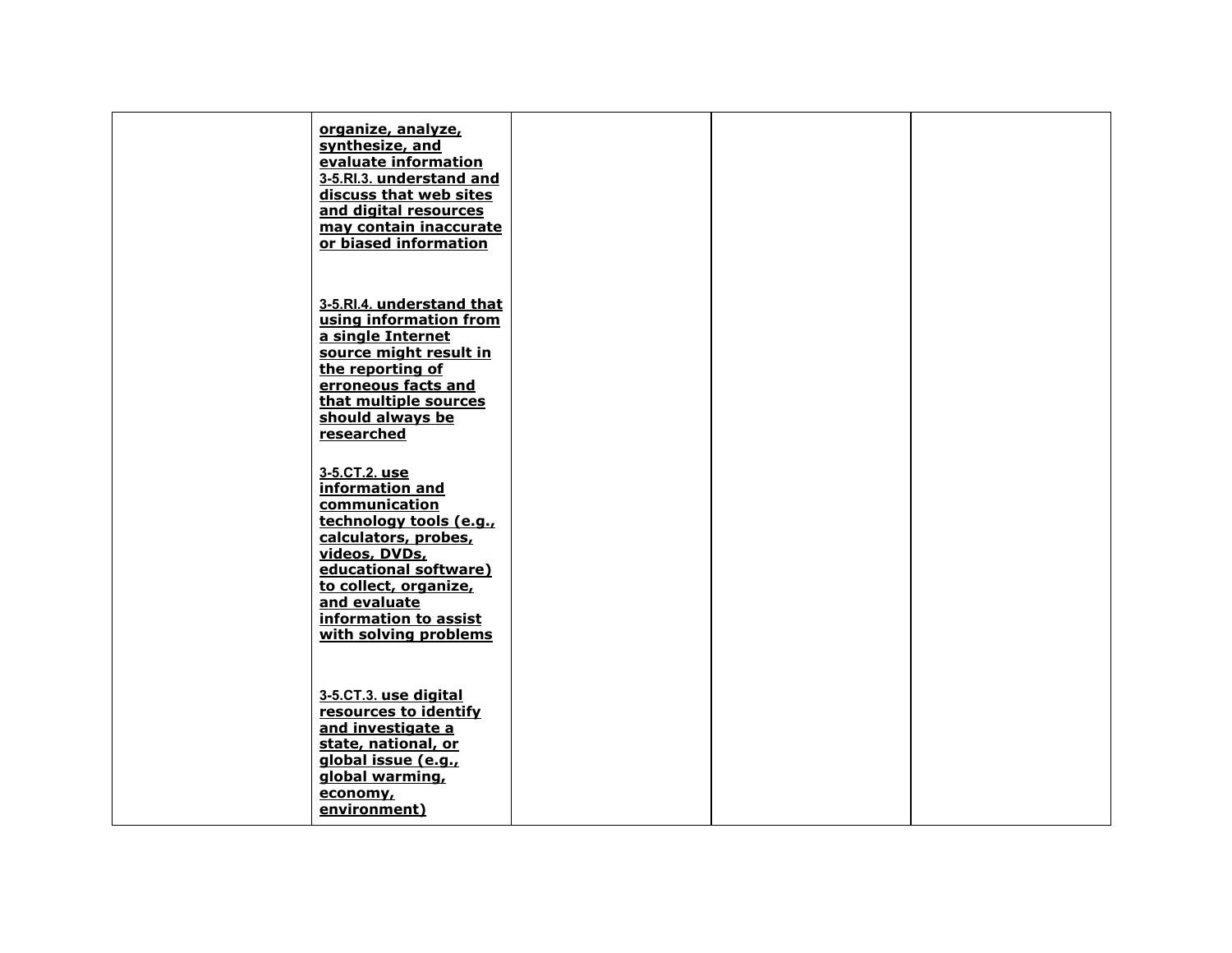| 3-5.DC.1. discuss<br>scenarios involving<br>acceptable and<br>unacceptable uses of<br>technology (e.g.,<br>file-sharing, social<br>networking, text<br>messaging, cyber<br>bullying, plagiarism)                                    |  |  |
|-------------------------------------------------------------------------------------------------------------------------------------------------------------------------------------------------------------------------------------|--|--|
| 3-5.DC.2. recognize<br>issues involving ethical<br>use of information<br>(e.g., copyright<br>adherence, source<br>citation) 3-5.DC.3.<br>describe precautions<br>surrounding personal<br>safety that should be<br>taken when online |  |  |
| 3-5.DC.4. identify the<br>types of personal<br>information that<br>should not be given<br>out on the Internet<br>(name, address, phone<br>number, picture,<br>school name)                                                          |  |  |
| 3-5.TC.1. use basic<br>input and output<br>devices (e.g., printers,<br>scanners, digital<br>cameras, video<br>recorders, projectors)<br>3-5.TC.2. describe<br>ways technology has                                                   |  |  |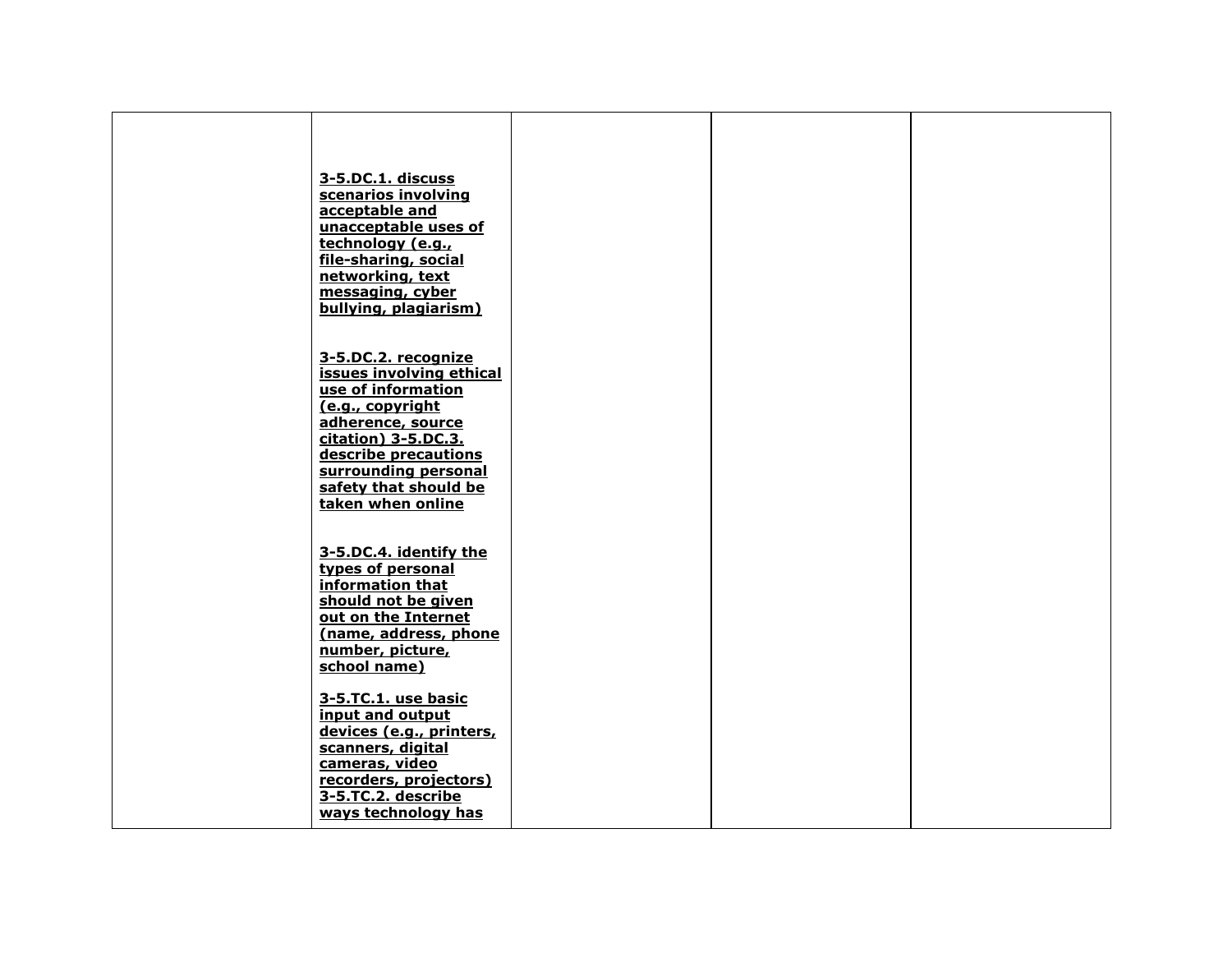| of computer hardware,<br>software, peripherals,<br>and storage media<br>3-5.TC.5. know how to<br>exchange files with<br>other students using<br>technology (e.g.,<br>network file sharing,<br>flash drives) | changed life at school<br>and at home<br>3-5.TC.3. understand<br>and discuss how<br>assistive technologies<br>can benefit all<br><i>individuals</i><br>3-5.TC.4. demonstrate |  |  |
|-------------------------------------------------------------------------------------------------------------------------------------------------------------------------------------------------------------|------------------------------------------------------------------------------------------------------------------------------------------------------------------------------|--|--|
|                                                                                                                                                                                                             | proper care in the use                                                                                                                                                       |  |  |

| <b>Engineering</b> | can make<br>improvements to my<br>design. | <b>Bridges</b><br>Media Center<br>Perimeter and<br>Area Design-<br>Room Planner |  |
|--------------------|-------------------------------------------|---------------------------------------------------------------------------------|--|
|                    |                                           |                                                                                 |  |

| <b>CCSS.MATH.CONTENT.3.M</b><br><b>Math</b><br>D.B.4<br><b>Generate</b><br>measurement data<br>by measuring<br>lengths using<br>rulers marked with<br>halves and fourths | l can use a ruler to<br>measure to 1/4 of an<br>inch.<br>can identify and<br>discuss shapes and<br>forms. |  |  |
|--------------------------------------------------------------------------------------------------------------------------------------------------------------------------|-----------------------------------------------------------------------------------------------------------|--|--|
|--------------------------------------------------------------------------------------------------------------------------------------------------------------------------|-----------------------------------------------------------------------------------------------------------|--|--|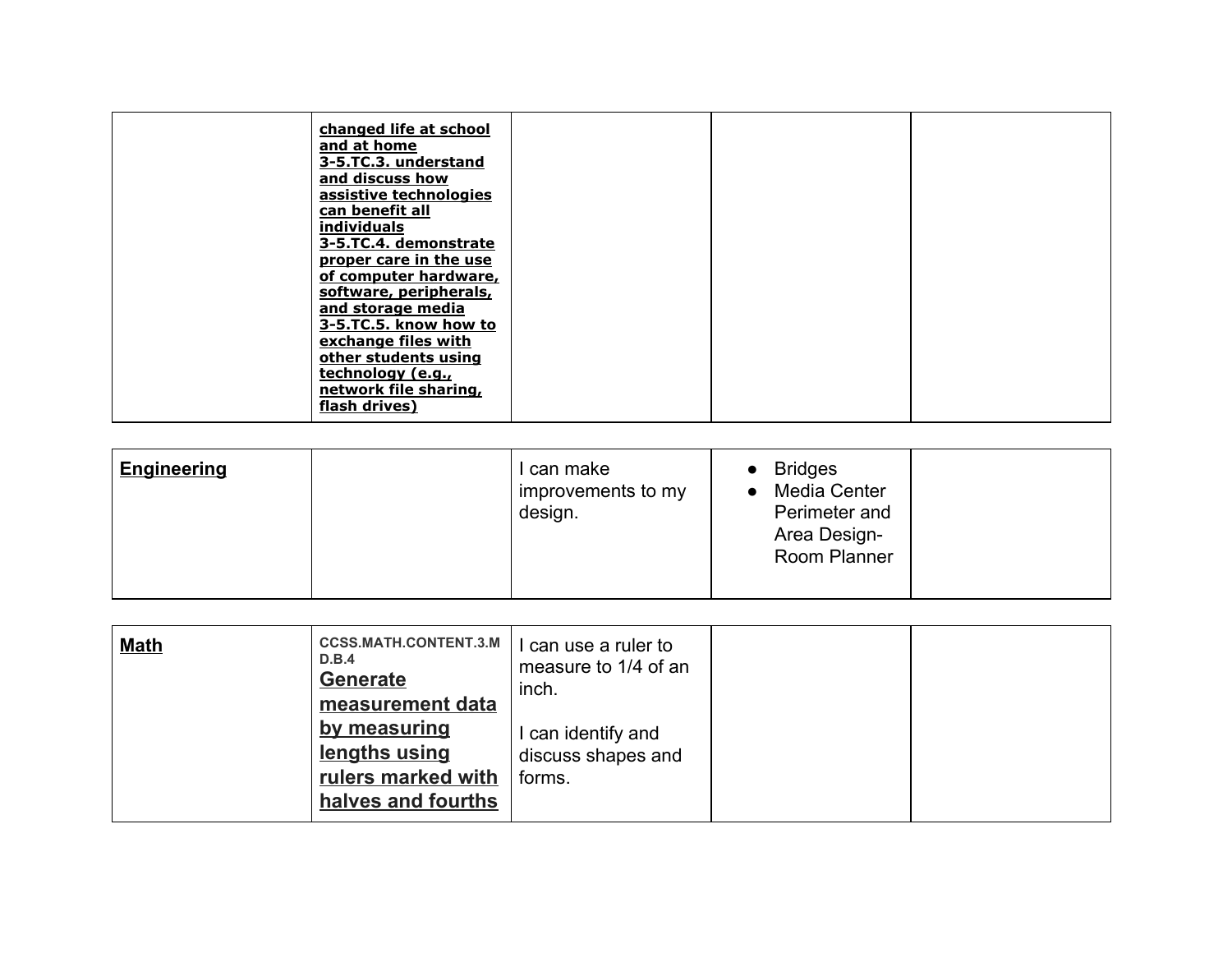| of an inch. Show                     |  |  |
|--------------------------------------|--|--|
| the data by making                   |  |  |
| a line plot, where                   |  |  |
| the horizontal                       |  |  |
| scale is marked off                  |  |  |
| in appropriate                       |  |  |
| units-whole                          |  |  |
| numbers, halves,                     |  |  |
| or quarters.                         |  |  |
|                                      |  |  |
| <b>CCSS.MATH.CONTENT.3.G</b><br>.A.1 |  |  |
| <b>Understand that</b>               |  |  |
| shapes in different                  |  |  |
| categories (e.g.,                    |  |  |
| rhombuses,                           |  |  |
| rectangles, and                      |  |  |
| others) may share                    |  |  |
| attributes (e.g.,                    |  |  |
| having four sides),                  |  |  |
| and that the                         |  |  |
| shared attributes                    |  |  |
| can define a larger                  |  |  |
| category (e.g.,                      |  |  |
| quadrilaterals).                     |  |  |
| <b>Recognize</b>                     |  |  |
| rhombuses.                           |  |  |
| rectangles, and                      |  |  |
| squares as                           |  |  |
|                                      |  |  |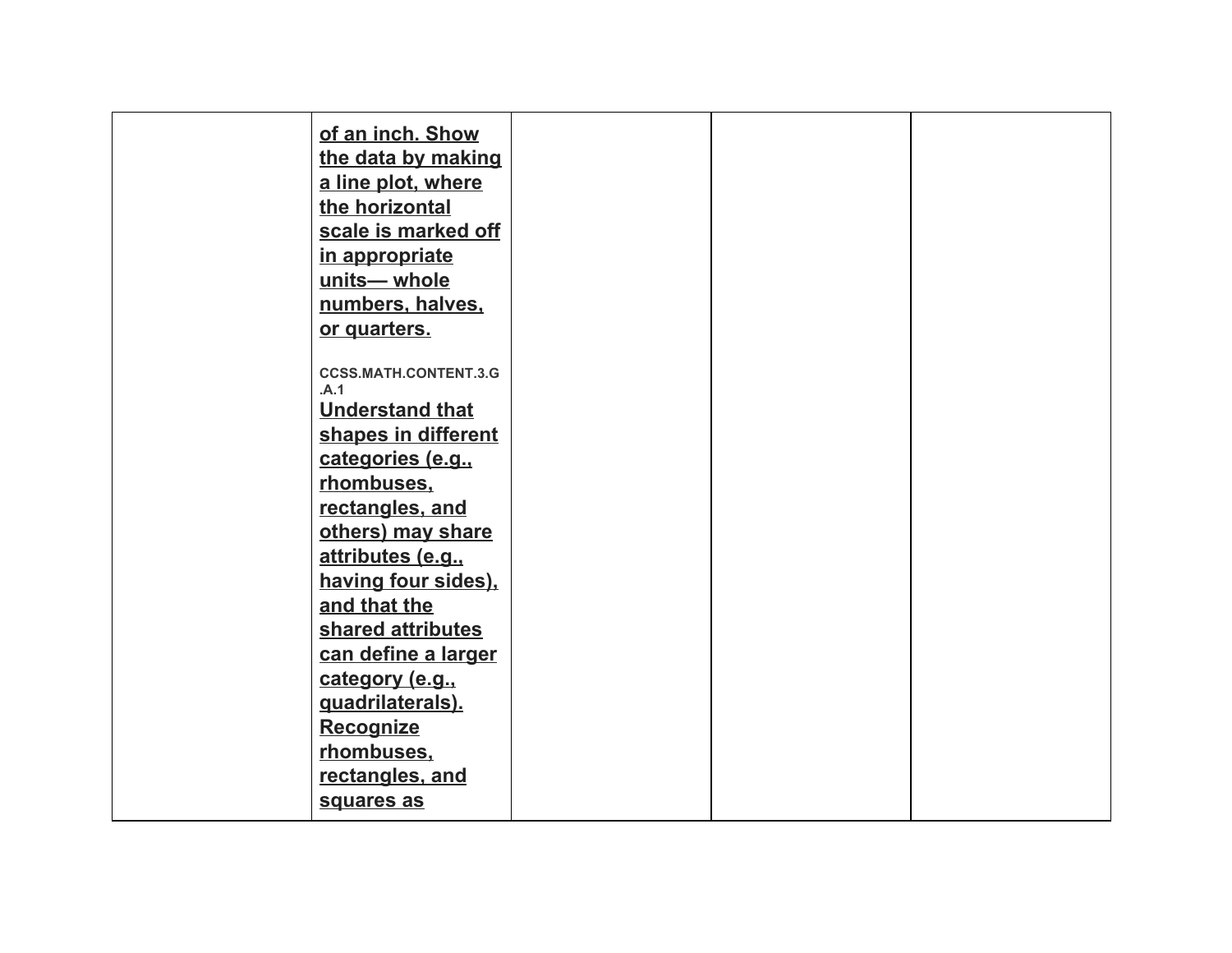| examples of<br>quadrilaterals, and<br>draw examples of<br>quadrilaterals that<br>do not belong to<br>any of these |  |  |
|-------------------------------------------------------------------------------------------------------------------|--|--|
| subcategories.                                                                                                    |  |  |

#### **4th Grade STEM Curriculum:**

| Unit: Essential<br><b>Questions</b> | <b>State Standards</b> | <b>Learning Targets</b> | Resources/<br><b>Mentor Text</b> | <b>Assessments</b> |
|-------------------------------------|------------------------|-------------------------|----------------------------------|--------------------|
|                                     |                        |                         |                                  |                    |

| <b>Science</b>                                                                                             | <b>P.EN.E.1 Forms of</b><br>Energy- Heat,                                                                                                     | can describe heat<br>energy.                                                 | <b>Battle Creek Science</b><br>Kit. | Formative assessments<br>are ongoing throughout |
|------------------------------------------------------------------------------------------------------------|-----------------------------------------------------------------------------------------------------------------------------------------------|------------------------------------------------------------------------------|-------------------------------------|-------------------------------------------------|
| What is heat energy?<br>How can we observe<br>changes associated<br>with the transfer of                   | electricity, light, and<br>sound are forms of<br>energy.<br>P.EN.04.12 Identify<br>heat and electricity<br>as forms of energy.                | can observe<br>changes associated<br>with the transfer of<br>heat energy.    |                                     | the year.                                       |
| heat energy?<br>How is heat<br>produced?<br>What happens to a<br>temperature when a<br>hot substance and a | <b>P.EN.E.4 Energy and</b><br>Temperature-<br><b>Increasing the</b><br>temperature of any<br>substance requires<br>the addition of<br>energy. | can describe how<br>heat is produced.<br>can describe<br>temperature change. |                                     |                                                 |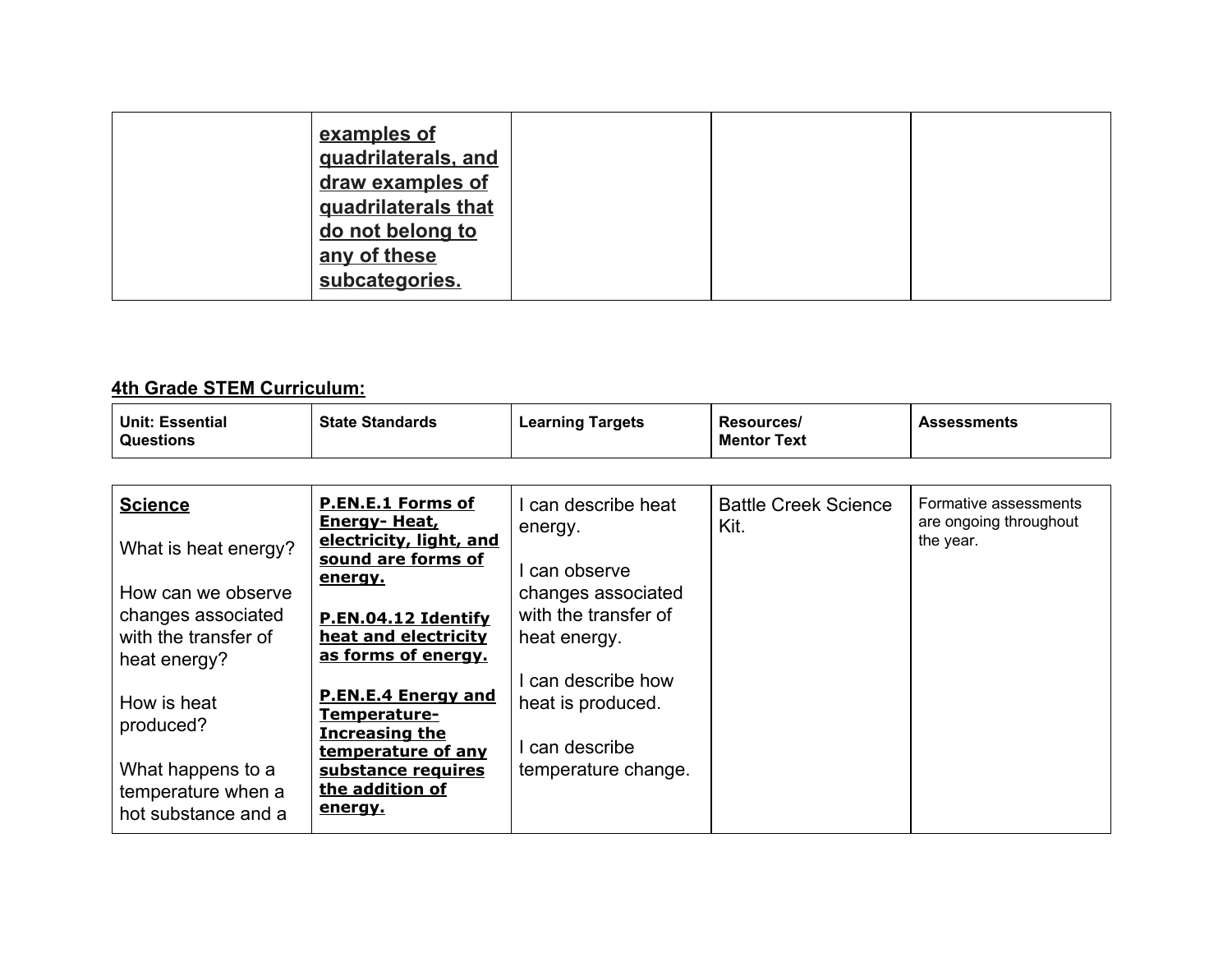| cold substance are<br>combined?<br>What changes can be<br>observed as a result<br>of electricity?                  | P.EN.04.41<br><b>Demonstrate how</b><br>temperature can be<br>increased in a<br>substance by adding<br>energy.                                                     | I can observe and<br>describe the pathway                                                                               |  |
|--------------------------------------------------------------------------------------------------------------------|--------------------------------------------------------------------------------------------------------------------------------------------------------------------|-------------------------------------------------------------------------------------------------------------------------|--|
| How do you light a<br>light bulb?<br>How can electrical<br>energy be transferred<br>or changed to light<br>energy? | P.EN.04.42 Describe<br>heat as the energy<br>produced when<br>substances burn,<br>certain kinds of<br>materials rub<br>against each other,<br>and when electricity | of electricity focusing<br>on source, path and<br>load.                                                                 |  |
| What is necessary to<br>have an electric<br>circuit?<br>What types of<br>materials are good                        | flows through wire.<br>P.EN.04.43 Describe<br>how heat is<br>produced through<br>electricity, rubbing,<br>and burning.                                             | I can name materials<br>that are poor and<br>good conductors of<br>electricity.<br>I can explain how a<br>switch works. |  |
| and poor conductors<br>of electricity?<br>How can a switch<br>open and close an<br>electrical circuit?             | <b>P.EN.E.5 Electrical</b><br><b>Circuits- Electrical</b><br>circuits transfer<br>electrical energy and<br>produce magnetic<br>fields.                             | I can name materials<br>attracted to a magnet.                                                                          |  |
| What materials are<br>attracted to a<br>magnet?                                                                    | P.EN.04.51<br><b>Demonstrate how</b><br>electrical energy is<br>transferred and                                                                                    | I can demonstrate<br>that a magnet is<br>strongest at the poles.                                                        |  |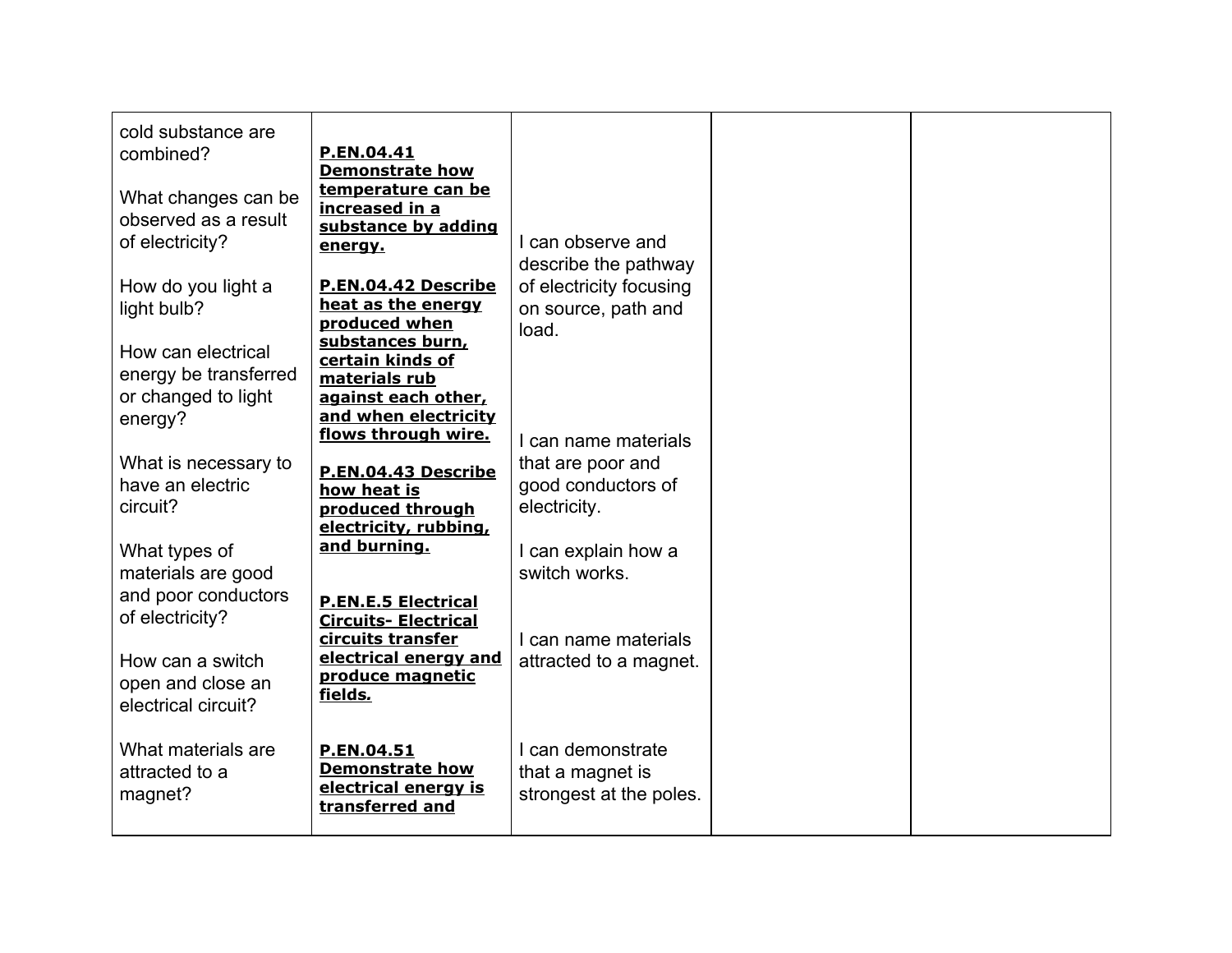| What metals are<br>attracted to a<br>magnet?                           | changed through the<br>use of a simple<br>circuit. *                                       | I can demonstrate<br>that a magnet has two<br>poles.           |  |
|------------------------------------------------------------------------|--------------------------------------------------------------------------------------------|----------------------------------------------------------------|--|
| How can you tell that<br>magnets are the<br>strongest at the<br>poles? | P.EN.04.52<br><b>Demonstrate</b><br>magnetic effects in a<br>simple electric<br>circuit. * | I can demonstrate<br>magnets repel and<br>attract a the poles. |  |
| How can you tell that<br>a magnet has two<br>poles?                    |                                                                                            |                                                                |  |
| What can you<br>observe about like<br>and unlike poles of<br>magnets?  |                                                                                            |                                                                |  |

| <u>Technology</u> | 3-5.Cl.1. produce a<br>media-rich digital<br>project aligned to state<br>curriculum standards<br>(e.g., fable, folk tale,<br>mystery, tall tale,<br>historical fiction) | can operate and use<br>my iPad<br>appropriately.<br>can collaborate with my<br>peers using technology. |  |
|-------------------|-------------------------------------------------------------------------------------------------------------------------------------------------------------------------|--------------------------------------------------------------------------------------------------------|--|
|                   | 3-5.Cl.2. use a variety of<br>technology tools and<br>applications to<br>demonstrate his/her<br>creativity by creating                                                  | can navigate effectively<br>when using the iPad.                                                       |  |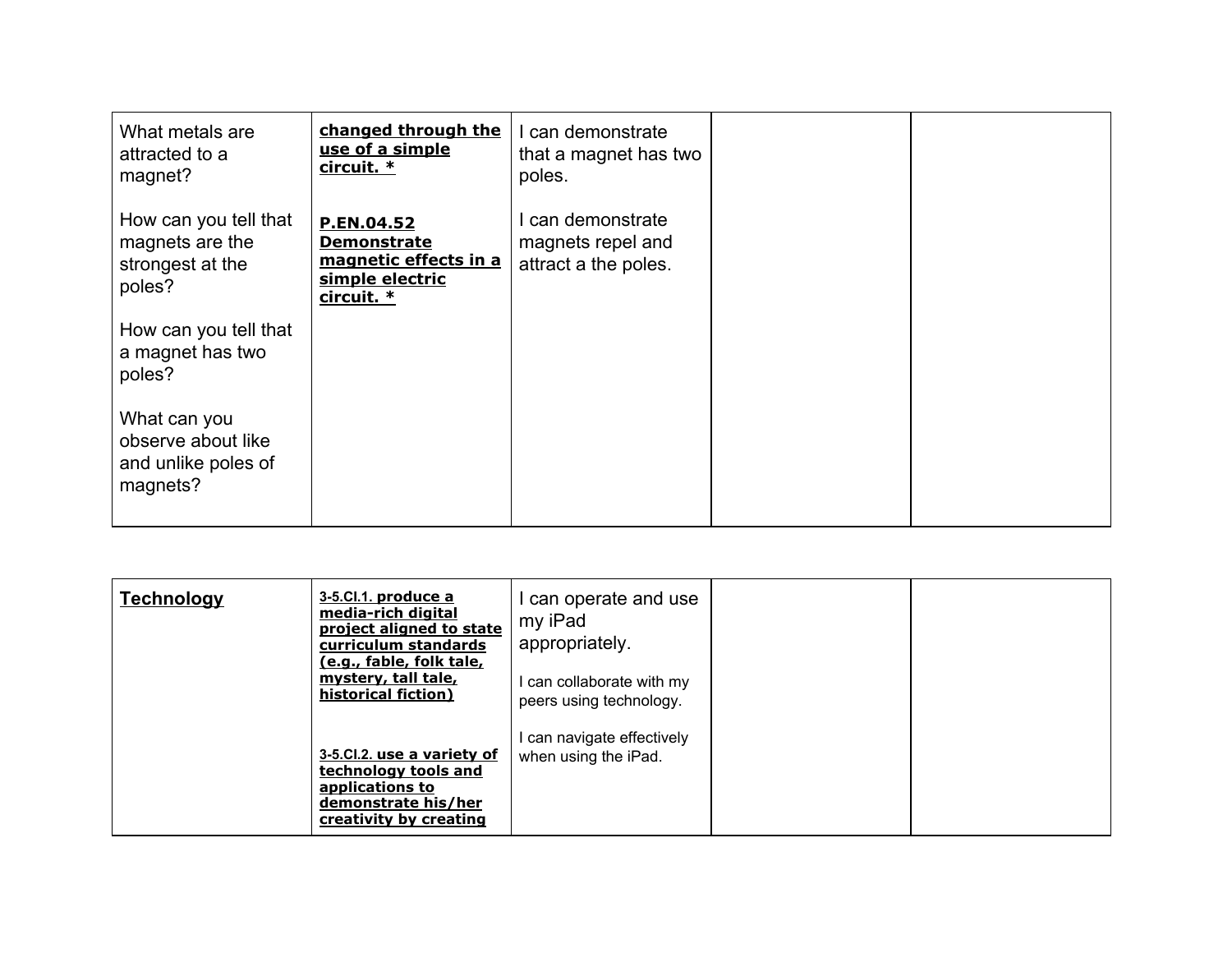| or modifying works of<br>art, music, movies, or<br>presentations                                                                                                                                                           |  |  |
|----------------------------------------------------------------------------------------------------------------------------------------------------------------------------------------------------------------------------|--|--|
| 3-5.CC.1. use digital<br>communication tools<br>(e.g., email, wikis,<br>blogs, IM, chat rooms,<br>video conferencing,<br>Moodle, Blackboard)<br>and online resources<br>for group learning<br>projects                     |  |  |
| 3-5-2.CC.2. identify how<br>different software<br>applications may be<br>used to share similar<br>information, based on<br>the intended audience<br>(e.g., presentations for<br>classmates,<br>newsletters for<br>parents) |  |  |
| 3-5-2.CC.3. use a variety<br>of media and formats<br>to create and edit<br>products (e.g.,<br>presentations,<br>newsletters,<br>brochures, web pages)<br>to communicate<br>information and ideas<br>to various audiences   |  |  |
| 3-5.RI.1. identify search<br>strategies for locating<br>information with                                                                                                                                                   |  |  |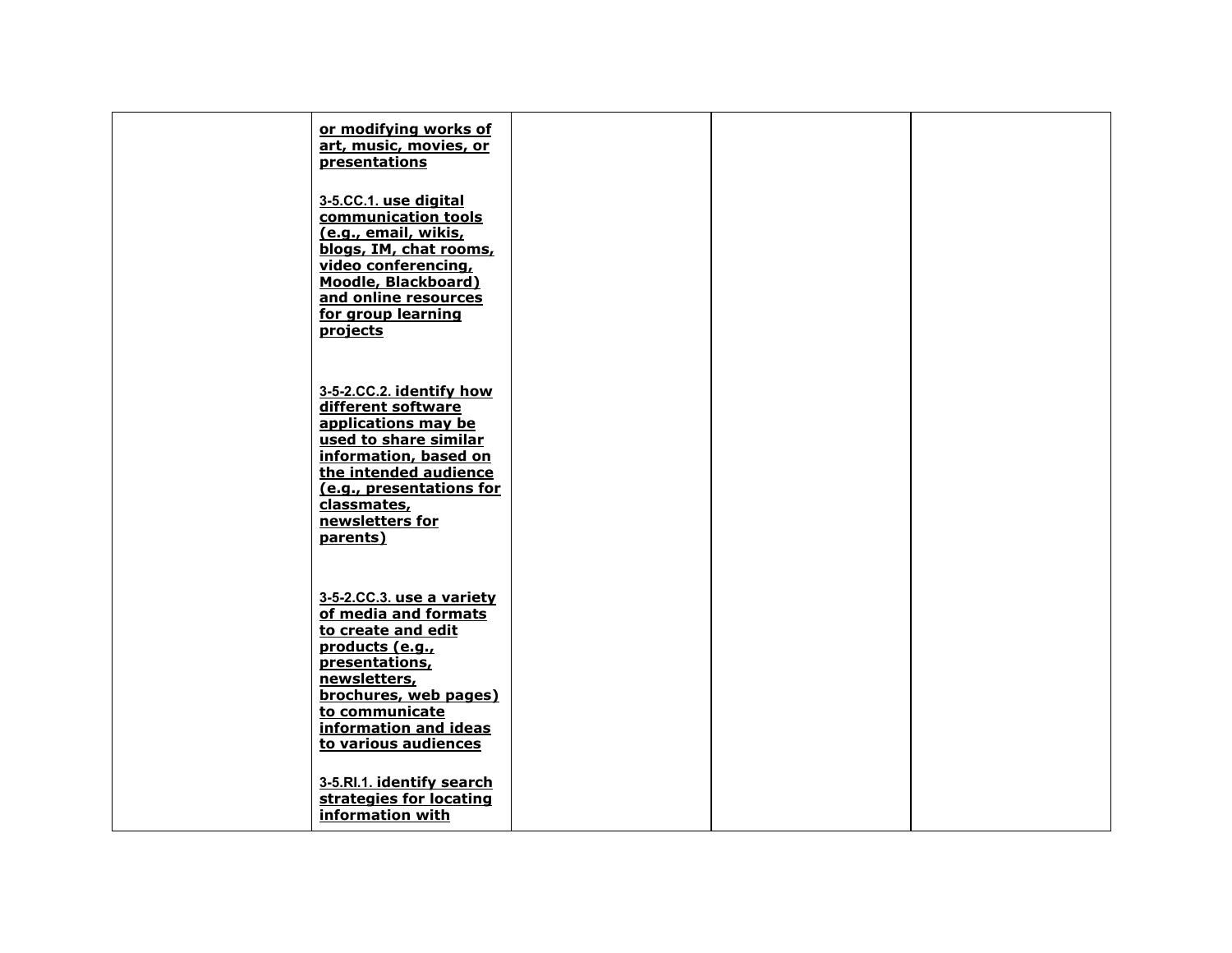| support from teachers<br>or library media<br>specialists 3-5.RI.2. use<br>digital tools to find,<br>organize, analyze,<br>synthesize, and<br>evaluate information<br>3-5.Rl.3. understand and<br>discuss that web sites<br>and digital resources<br>may contain inaccurate<br>or biased information |  |  |
|-----------------------------------------------------------------------------------------------------------------------------------------------------------------------------------------------------------------------------------------------------------------------------------------------------|--|--|
| 3-5.RI.4. understand that<br>using information from<br>a single Internet<br>source might result in<br>the reporting of<br>erroneous facts and<br>that multiple sources<br>should always be<br>researched                                                                                            |  |  |
| 3-5.CT.2. use<br>information and<br>communication<br>technology tools (e.g.,<br>calculators, probes,<br>videos, DVDs,<br>educational software)<br>to collect, organize,<br>and evaluate<br>information to assist<br>with solving problems                                                           |  |  |
| 3-5.CT.3. use digital<br>resources to identify<br>and investigate a<br>state, national, or                                                                                                                                                                                                          |  |  |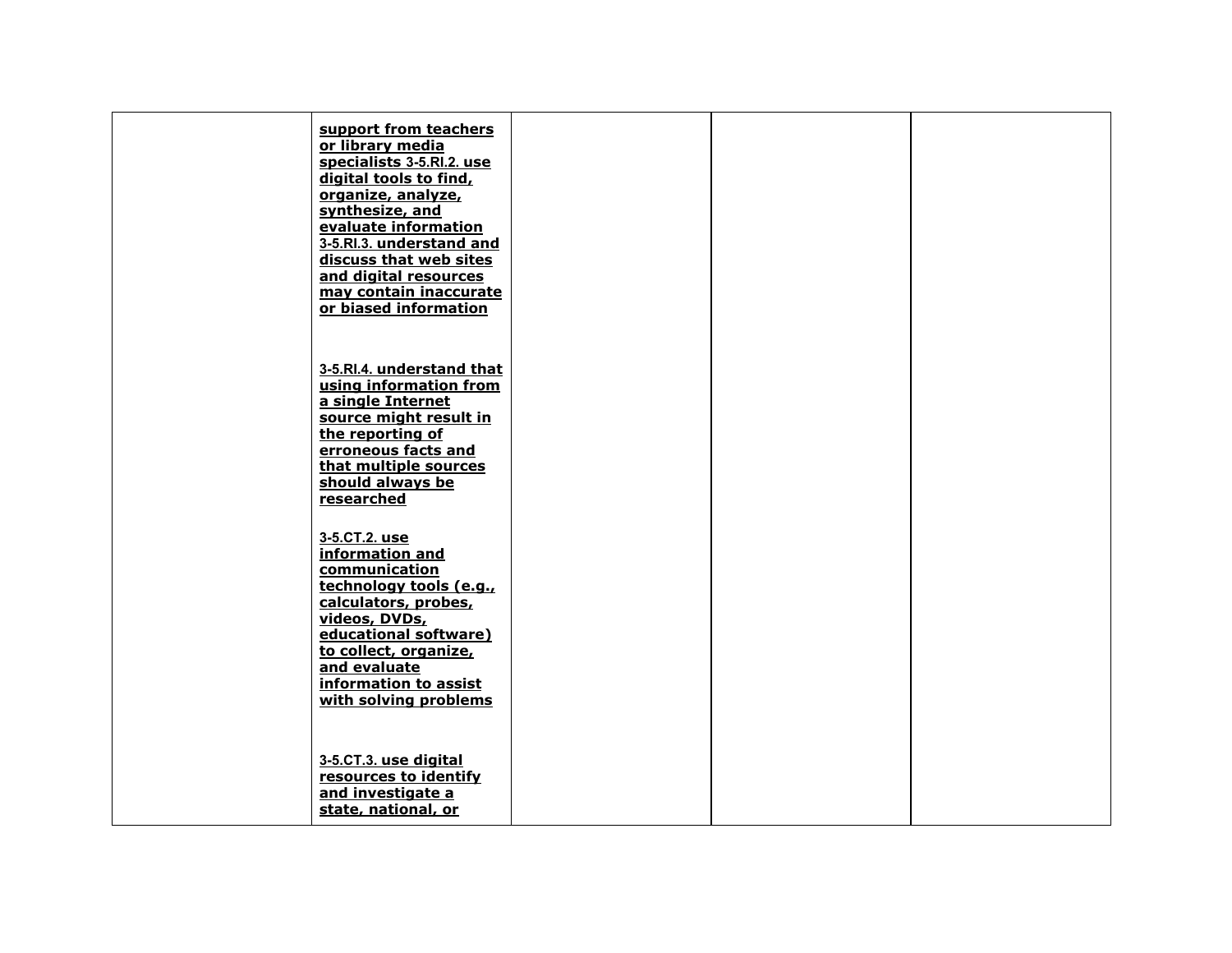| global issue (e.g.,<br>global warming,<br>economy,<br>environment)                                                                                                                                                                  |  |  |
|-------------------------------------------------------------------------------------------------------------------------------------------------------------------------------------------------------------------------------------|--|--|
| 3-5.DC.1. discuss<br>scenarios involving<br>acceptable and<br>unacceptable uses of<br>technology (e.g.,<br>file-sharing, social<br>networking, text<br>messaging, cyber<br>bullying, plagiarism)                                    |  |  |
| 3-5.DC.2. recognize<br>issues involving ethical<br>use of information<br>(e.g., copyright<br>adherence, source<br>citation) 3-5.DC.3.<br>describe precautions<br>surrounding personal<br>safety that should be<br>taken when online |  |  |
| 3-5.DC.4. identify the<br>types of personal<br>information that<br>should not be given<br>out on the Internet<br>(name, address, phone<br>number, picture,<br>school name)                                                          |  |  |
| 3-5.TC.1. use basic<br>input and output<br>devices (e.g., printers,<br>scanners, digital                                                                                                                                            |  |  |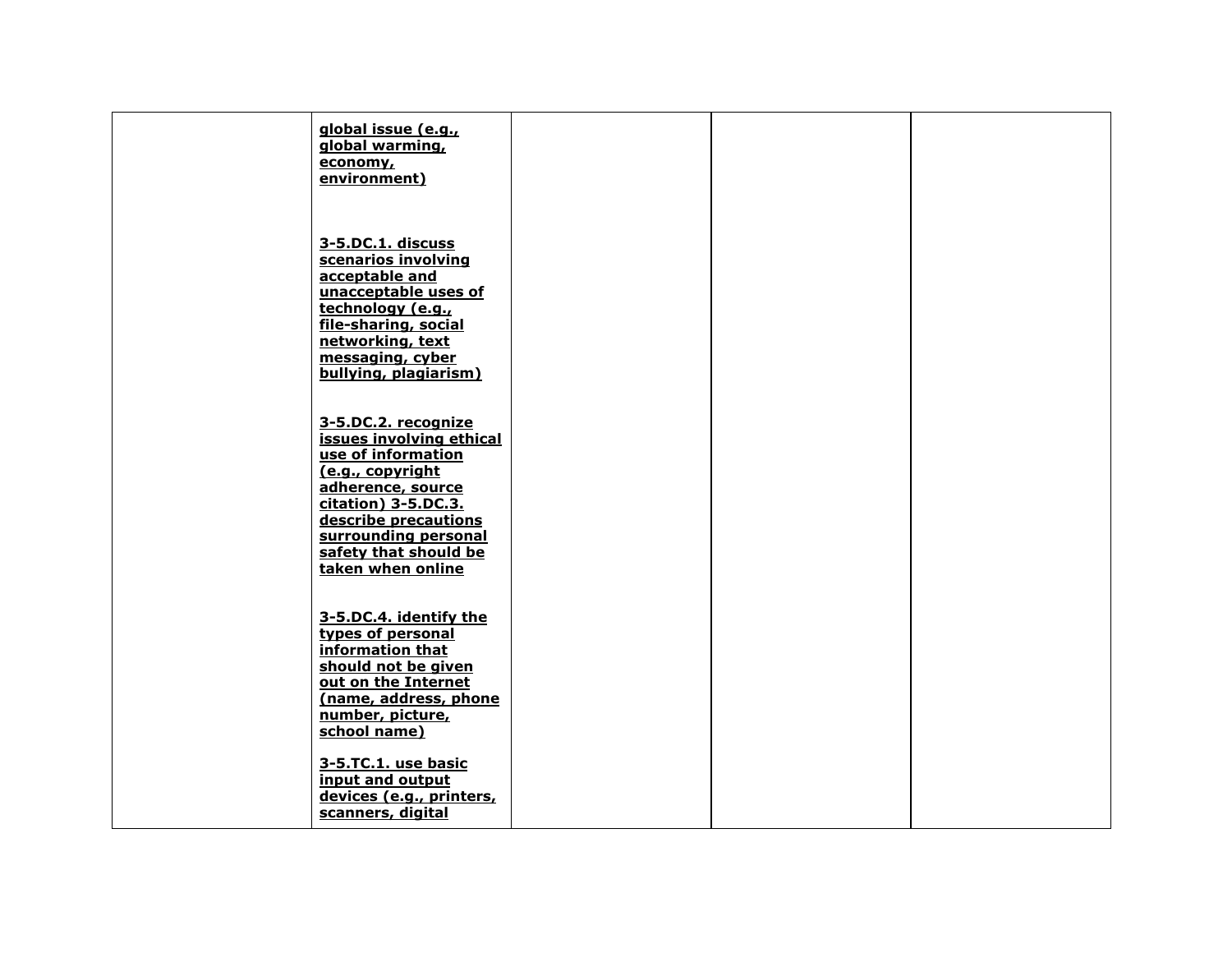| cameras, video<br>recorders, projectors)<br>3-5.TC.2. describe<br>ways technology has<br>changed life at school<br>and at home<br>3-5.TC.3. understand<br>and discuss how<br>assistive technologies<br>can benefit all<br>individuals |  |  |
|---------------------------------------------------------------------------------------------------------------------------------------------------------------------------------------------------------------------------------------|--|--|
| 3-5.TC.4. demonstrate<br>proper care in the use<br>of computer hardware,<br>software, peripherals,<br>and storage media<br>3-5.TC.5. know how to<br>exchange files with<br>other students using                                       |  |  |
| technology (e.g.,<br>network file sharing,<br>flash drives)                                                                                                                                                                           |  |  |

| <b>Engineering</b> | I can make<br>improvements to my<br>design. | <b>Rockets</b><br>∣ Minecraft<br>Desk Organizer |  |
|--------------------|---------------------------------------------|-------------------------------------------------|--|
|                    |                                             |                                                 |  |

| <u>Math</u> | <b>CCSS.MATH.CONTENT.4.M</b><br>D.A.3    | I can find area and<br>perimeter.     |  |
|-------------|------------------------------------------|---------------------------------------|--|
|             | Apply the area and<br>perimeter formulas | I can identify a line of<br>symmetry. |  |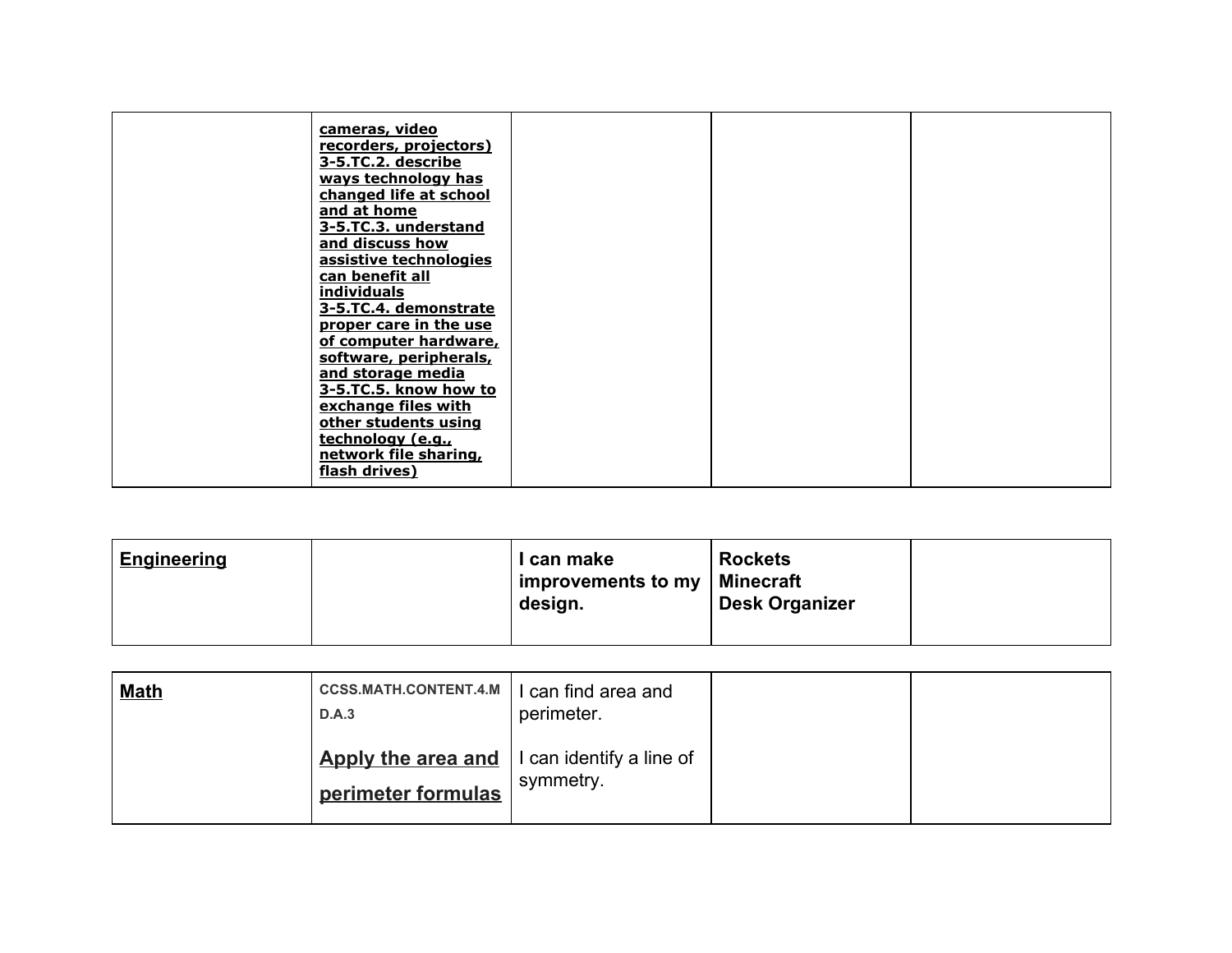| for rectangles in   | I can represent a line<br>of symmetry in my<br>design. |  |
|---------------------|--------------------------------------------------------|--|
| real world and      |                                                        |  |
| mathematical        |                                                        |  |
| problems. For       |                                                        |  |
| example, find the   |                                                        |  |
| width of a          |                                                        |  |
| rectangular room    |                                                        |  |
| given the area of   |                                                        |  |
| the flooring and    |                                                        |  |
| the length, by      |                                                        |  |
| viewing the area    |                                                        |  |
| formula as a        |                                                        |  |
| multiplication      |                                                        |  |
| equation with an    |                                                        |  |
| unknown factor.     |                                                        |  |
|                     |                                                        |  |
| Recognize a line of |                                                        |  |
| symmetry for a      |                                                        |  |
| two-dimensional     |                                                        |  |
| figure as a line    |                                                        |  |
| across the figure   |                                                        |  |
| such that the       |                                                        |  |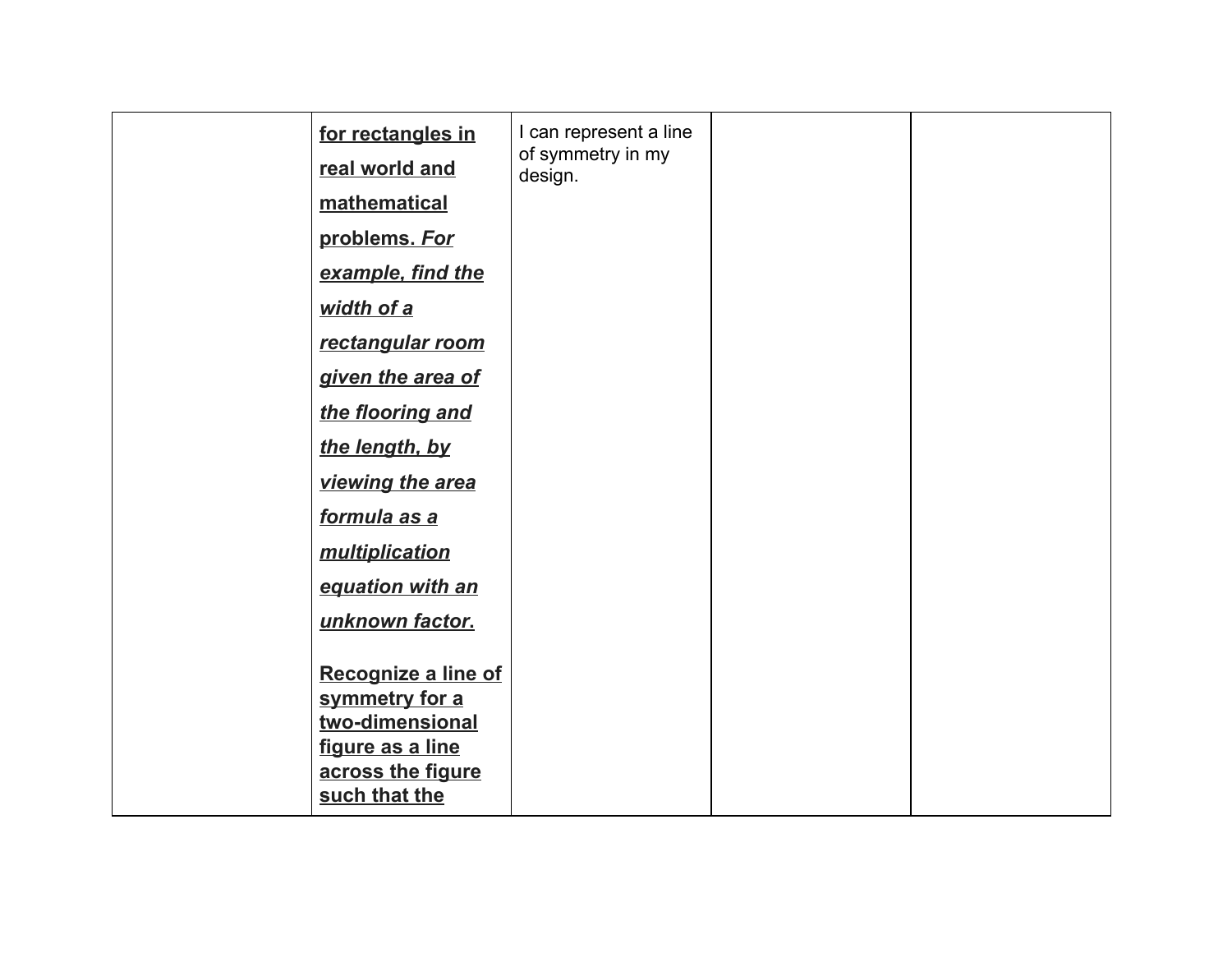| figure can be<br>folded along the<br>line into matching<br>parts. Identify<br>line-symmetric<br>figures and draw<br>lines of symmetry. |  |  |
|----------------------------------------------------------------------------------------------------------------------------------------|--|--|
|                                                                                                                                        |  |  |